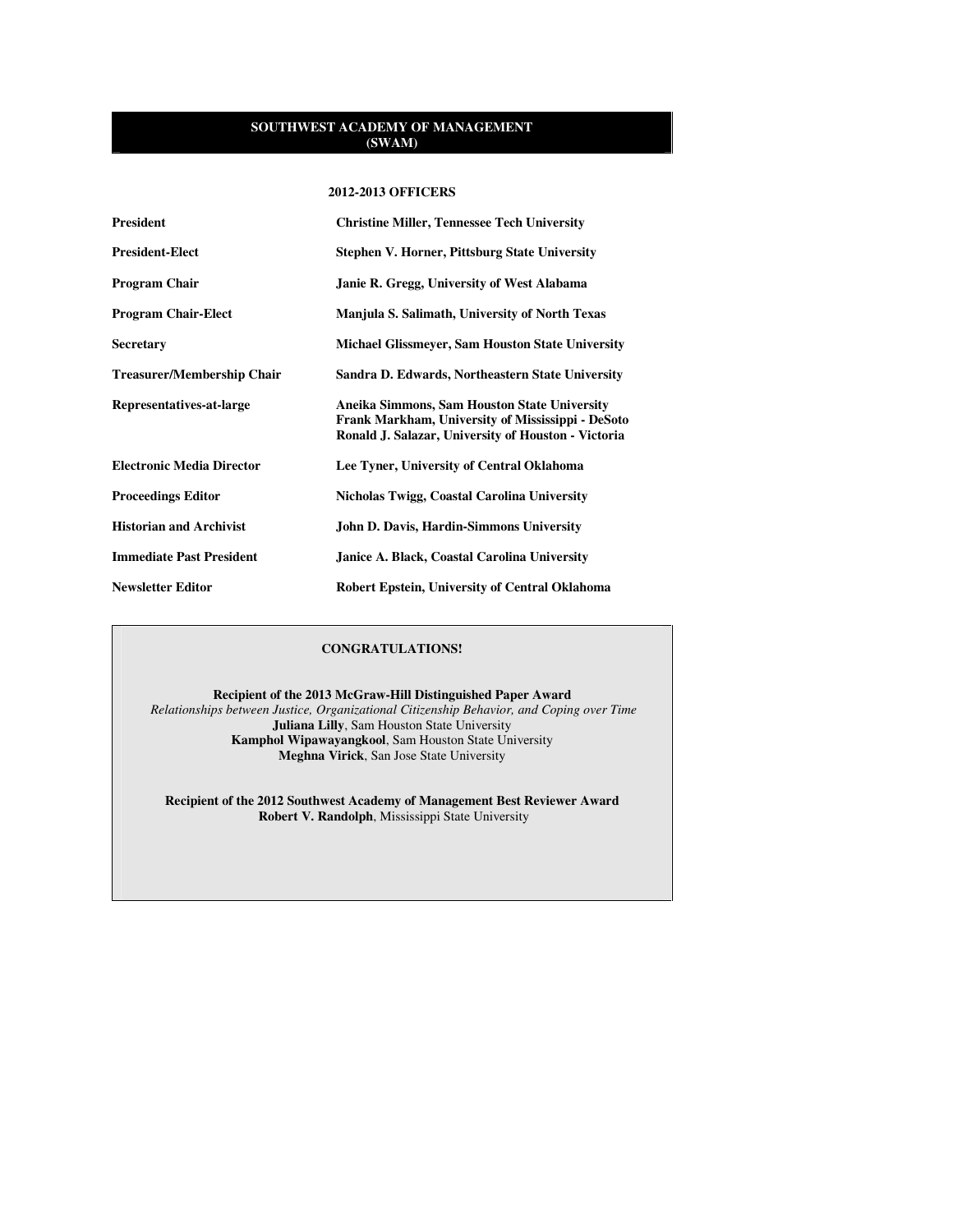# **2013 TRACK CHAIRS**

| <b>Strategy / Entrepreneurship/ Small Business</b>                                          | Manjula S. Salimath, University of North Texas<br>Faiza Khoja, University of Houston - Downtown                                            |
|---------------------------------------------------------------------------------------------|--------------------------------------------------------------------------------------------------------------------------------------------|
| <b>Public / Nonprofit / Health Care Management/</b><br><b>Social Issues</b>                 | Tina T. Fields, Texas State University - San Marcos<br>Jan Miller, The University of West Alabama                                          |
| <b>Organizational Behavior/Leadership/Ethics/</b><br><b>Corporate Social Responsibility</b> | Ethan Waples, University of Central Oklahoma<br>Stephanie Pane-Haden, Texas A&M University-Commerce                                        |
| Human Resources/Careers/Gender & Diversity                                                  | Veena P. Prabhu, California State University, Los Angeles<br>Alix M. Valenti, University of Texas - Clear Lake                             |
|                                                                                             | Production Operations Management/Innovation Pamela J. Zelbst, Sam Houston State University<br>Jeramy Meacham, Southern Arkansas University |
| <b>International / Organizational Theory/</b><br><b>Hospitality Management</b>              | Peter F. Sorensen and Therese Yaeger, Benedictine University<br>D. Christopher Taylor, Eastern New Mexico University                       |
| <b>Organizational Development/Conflict</b><br><b>Management/Communication</b>               | Phyllis Duncan, Our Lady of the Lake University<br>Ted Legatski, Texas Christian University                                                |
| <b>General Management / Technology /</b><br><b>Management Education</b>                     | D. Adrian Doss, The University of West Alabama<br>Ronald J. Salazar, University of Houston - Victoria                                      |
| <b>Innovative Teaching Workshops</b>                                                        | Frank Markham, The University of Mississippi<br>Gregory Tapis, Augustana College                                                           |
| <b>Professional Development Workshops</b>                                                   | M. Suzanne Clinton, University of Central Oklahoma<br>Lee Tyner, University of Central Oklahoma                                            |
| <b>Developmental Papers</b>                                                                 | Randi L. Sims, Nova Southeastern<br>Brian Martinson, University of Texas - Arlington                                                       |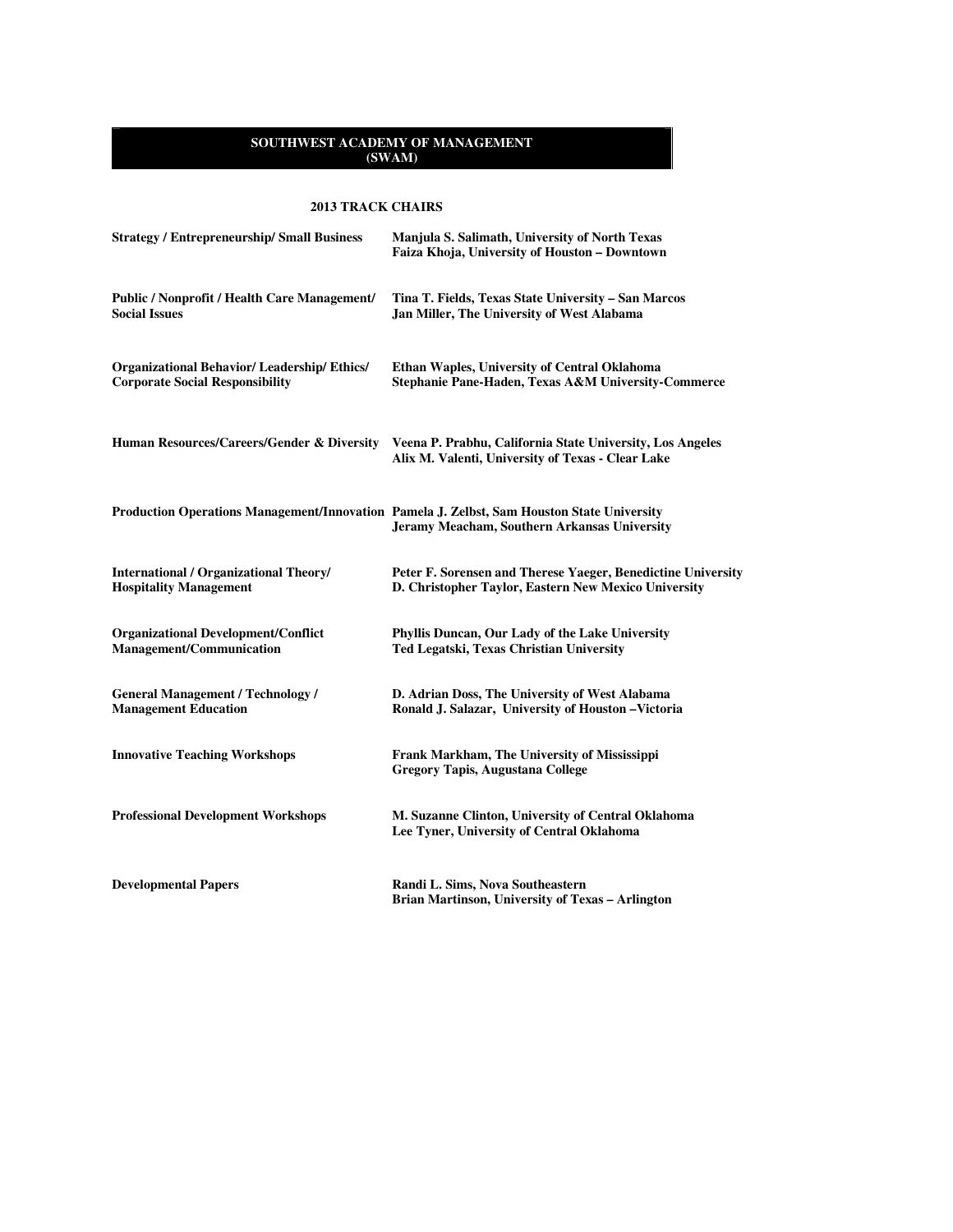**March 13, 2013 (Wednesday)** 

| 1:30 p.m. $-3:00$ p.m.                    |                                                                                                                                           | Cochiti (West Lower) |
|-------------------------------------------|-------------------------------------------------------------------------------------------------------------------------------------------|----------------------|
|                                           | WELCOME TO SOUTHWEST ACADEMY OF MANAGEMENT MEETING<br><b>Christine Miller, 2012 SWAM President</b>                                        |                      |
| <b>TRACK TITLE</b>                        | <b>International/Organizational Theory/Hospitality Management</b>                                                                         |                      |
| <b>PANEL TITLE</b><br><b>PANEL CHAIR:</b> | <b>Organizational Challenges: Theory and Practice</b><br><b>Therese Yaeger, Chair, Benedictine University</b>                             |                      |
| <b>Panelist:</b>                          | Dane D'Alessandro, Benedictine University<br><b>Linda Lennox, Benedictine University</b><br><b>Shawn H. Hicks, Benedictine University</b> |                      |

| 1:30 p.m. $-3:00$ p.m. | Acoma (West Lower)                                                                                                                                      |  |
|------------------------|---------------------------------------------------------------------------------------------------------------------------------------------------------|--|
|                        | WELCOME TO SOUTHWEST ACADEMY OF MANAGEMENT MEETING<br>Janie R. Gregg, 2012 SWAM Program Chair                                                           |  |
| <b>TRACK TITLE</b>     | <b>Professional Development Workshop</b>                                                                                                                |  |
| <b>WORKSHOP TITLE</b>  | Using Windows 8 and Microsoft 2013 in the Classroom                                                                                                     |  |
| <b>WORKSHOP CHAIR</b>  | Janie R. Gregg                                                                                                                                          |  |
| <b>Participants</b>    | <b>Lewis Farenzello, Benedictine University</b><br><b>Henry E. Williams, Benedictine University</b><br><b>Tiffany E. Slater, Benedictine University</b> |  |

**3:00-3:30** Cochiti (West Lower)

# **SWAM Coffee Break**

Sponsored by Project Management Institute Research Program

**Facilitator: Jake Williams, PMI Research Coordinator**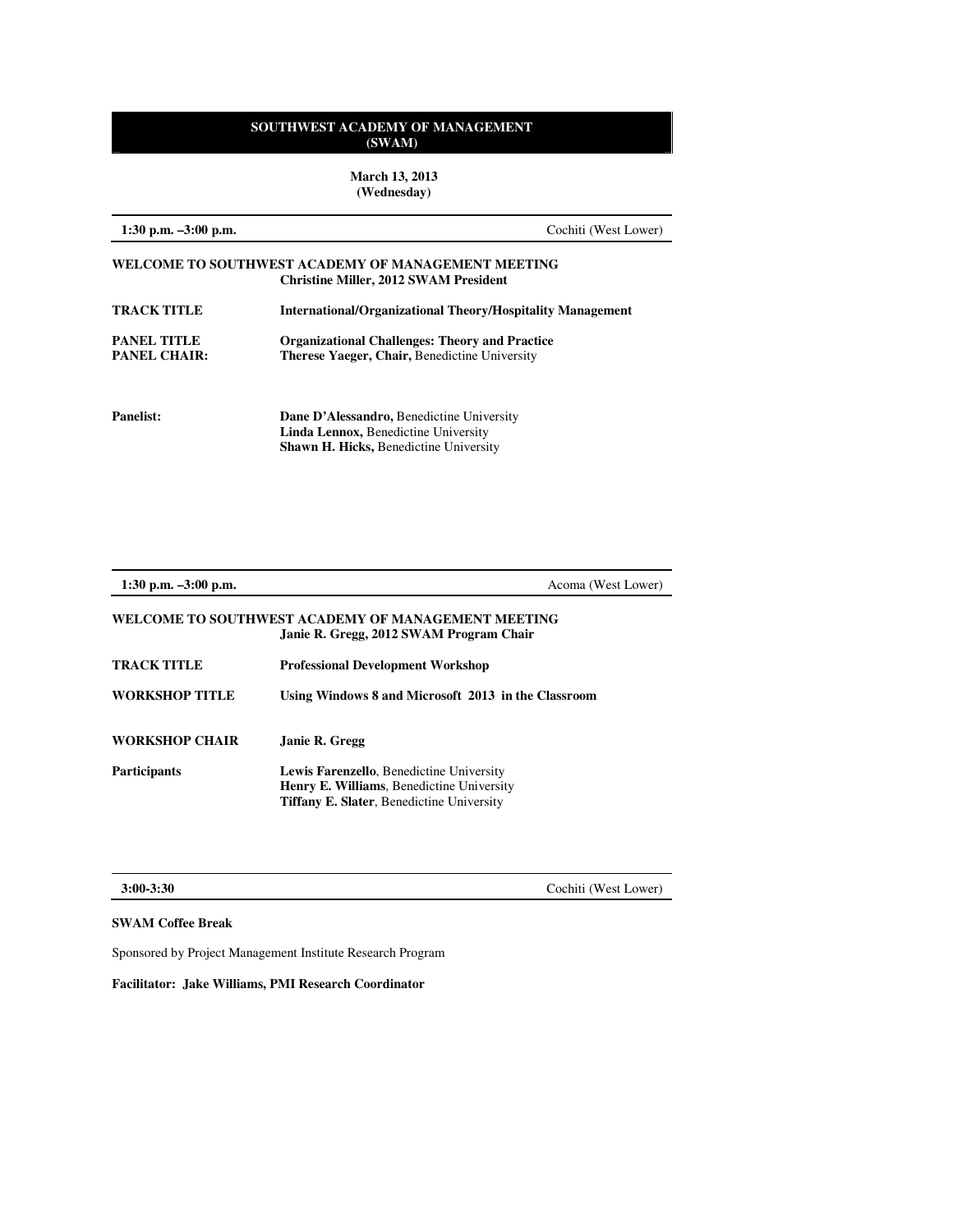**March 13, 2013 (Wednesday)**

| $3:30 - 5:00$       | Cochiti (West Lower)                                                                              |
|---------------------|---------------------------------------------------------------------------------------------------|
| <b>TRACK TITLE</b>  | <b>Organizational Development/Conflict Management/Communication</b>                               |
| <b>OPEN FORUM</b>   | Leadership in the Eye of the Beholder                                                             |
| Facilitator         | <b>Phyllis Duncan, Our Lady of the Lake University</b>                                            |
|                     | Leader Communication Preferences – Differences Between Baby Boomers, Generation X and             |
| <b>Generation Y</b> |                                                                                                   |
|                     | <b>Florelisa Y. Gonzalez.</b> Our Lady of the Lake University                                     |
|                     | <b>Mark T. Green, Our Lady of the Lake University</b>                                             |
|                     | <b>Debra M. Lopez.</b> Our Lady of the Lake University                                            |
|                     | <b>Maria N. Hodgson</b> , University of Texas – Brownsville                                       |
|                     | Perception is Reality: Is There a Relationship Between the Followers' Perceptions of the Leader's |
|                     | Personality and the Followers' Perception of the Leader's Leadership Style?                       |
|                     | <b>Melinda Garcia, Our Lady of the Lake University</b>                                            |
|                     | <b>Phyllic Duncan</b> Our Lady of the Lake University                                             |

**Phyllis Duncan**, Our Lady of the Lake University **Meghan Carmody-Bubb**, Our Lady of the Lake University **Malcolm Ree**, Our Lady of the Lake University

*The Relationship Between Diversity and the Multidimensional Measure of Leader-Member Exchange (LMX-MDM)*  **Richard Herrera**, Texas A&M University-Texarkana **Phyllis Duncan**, Our Lady of the Lake University **Malcolm Ree**, Our Lady of the Lake University

| $3:30$ p.m. $-5:00$ p.m. | Acoma (West Lower)                                                                                                                                                                       |
|--------------------------|------------------------------------------------------------------------------------------------------------------------------------------------------------------------------------------|
| <b>TRACK TITLE</b>       | <b>International/Organizational Theory/Hospitality Management</b>                                                                                                                        |
| <b>PANEL TITLE</b>       | <b>Theories for Strategic Change</b>                                                                                                                                                     |
| <b>Panel Chair</b>       | <b>Peter F. Sorensen, Jr., Benedictine University</b>                                                                                                                                    |
| <b>Panelists:</b>        | <b>Tanjia Coleman, Benedictine University</b><br><b>Franchee Harmon, Benedictine University</b><br>Gina Hinrichs, Hinrichs Consulting, LLC<br><b>Carol Swett, Benedictine University</b> |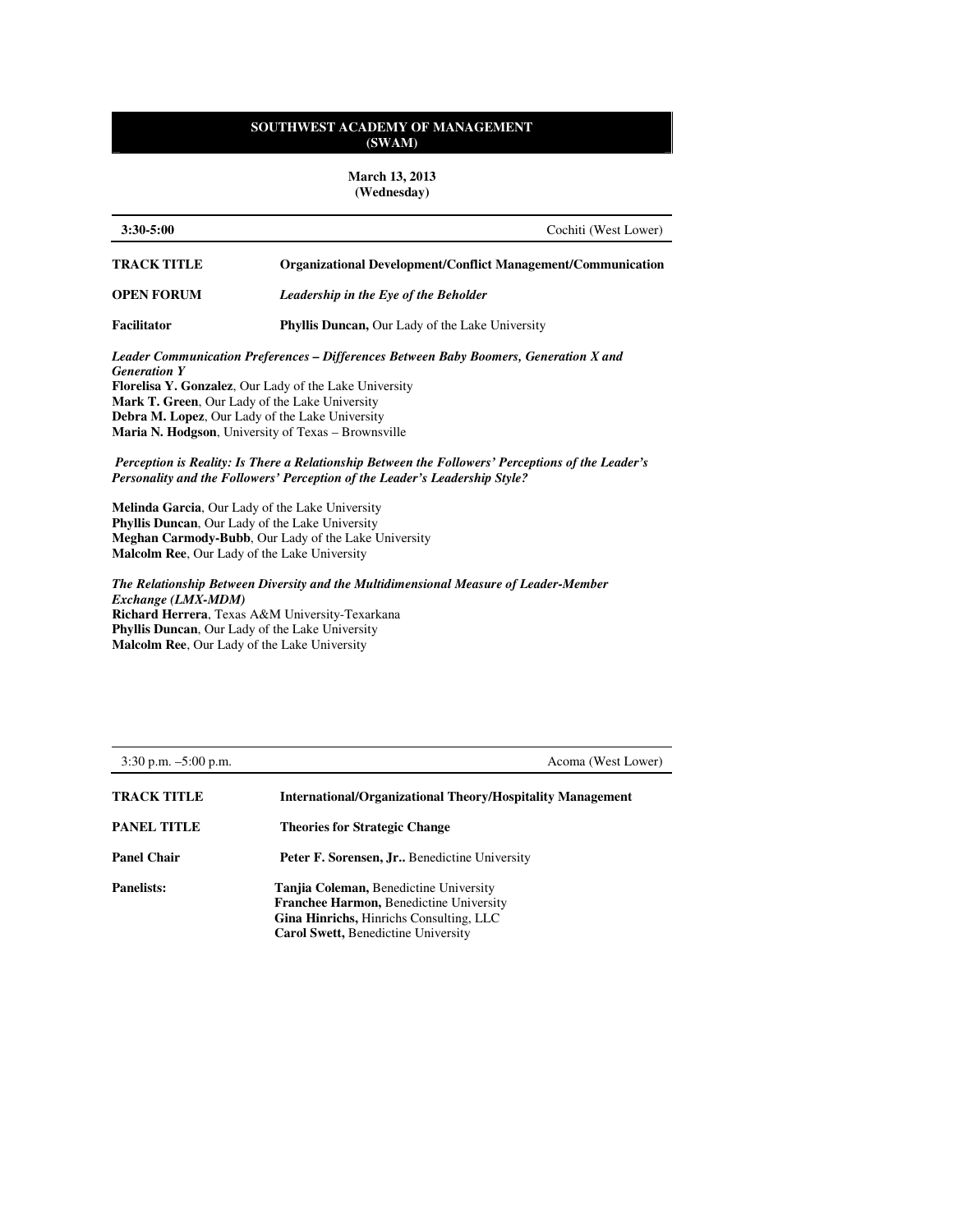**March 14, 2013 (Thursday)** 

7:00 a.m. – 8:15 a.m. Kiva Press Room (West Upper)

#### **SWAM OFFICERS' MEETING**

**Presiding: Christine Miller, Tennessee Tech University** *President, Southwest Academy of Management* 

8:30 a.m. – 10:00 a.m. Cochiti (West Lower) **TRACK TITLE Public / Nonprofit / Health Care Management/ Social Issues FORUM TITLE Public/Nonprofit/Health Care Management/Social Issues**  Facilitators Tina T. Fields, Texas State University **Jan Miller,** University of West Alabama *Managing Healthcare Alliance Portfolios: A Theory-Based Typology*  **Mario Hayek**, Texas A&M University – Commerce **Jack Smothers**, University of Southern Indiana

**Wallace Williams**, Texas A&M University – Commerce **Leigh Ann Bynum**, Belmont University

*Factors Associated with LPHA Participation in Core Public Health Functions Related to Obesity Prevention, 2008*  **Jeff Hatala**, Texas State University; **Janie Probst**, University of South Carolina; **Michael Byrd**, University of South Carolina; **Nathan Hale**, University of South Carolina; **James Hardin**, University of South Carolina

*The Collaboration of Not-for-Profit Hospitals and Public Health Departments to Perform Community Needs Assessments that Meet PPACA Requirements*  **Tina T. Fields**, Texas State University **Peggy Johnson**, Bluefield State College **Jeff Hatala**, Texas State University

| Please make plans to visit the exhibits to receive information on the latest |
|------------------------------------------------------------------------------|
| books and newest education technologies.                                     |
|                                                                              |
| Please let exhibitors know how much we appreciate their presence and         |
| continued support!                                                           |
|                                                                              |
|                                                                              |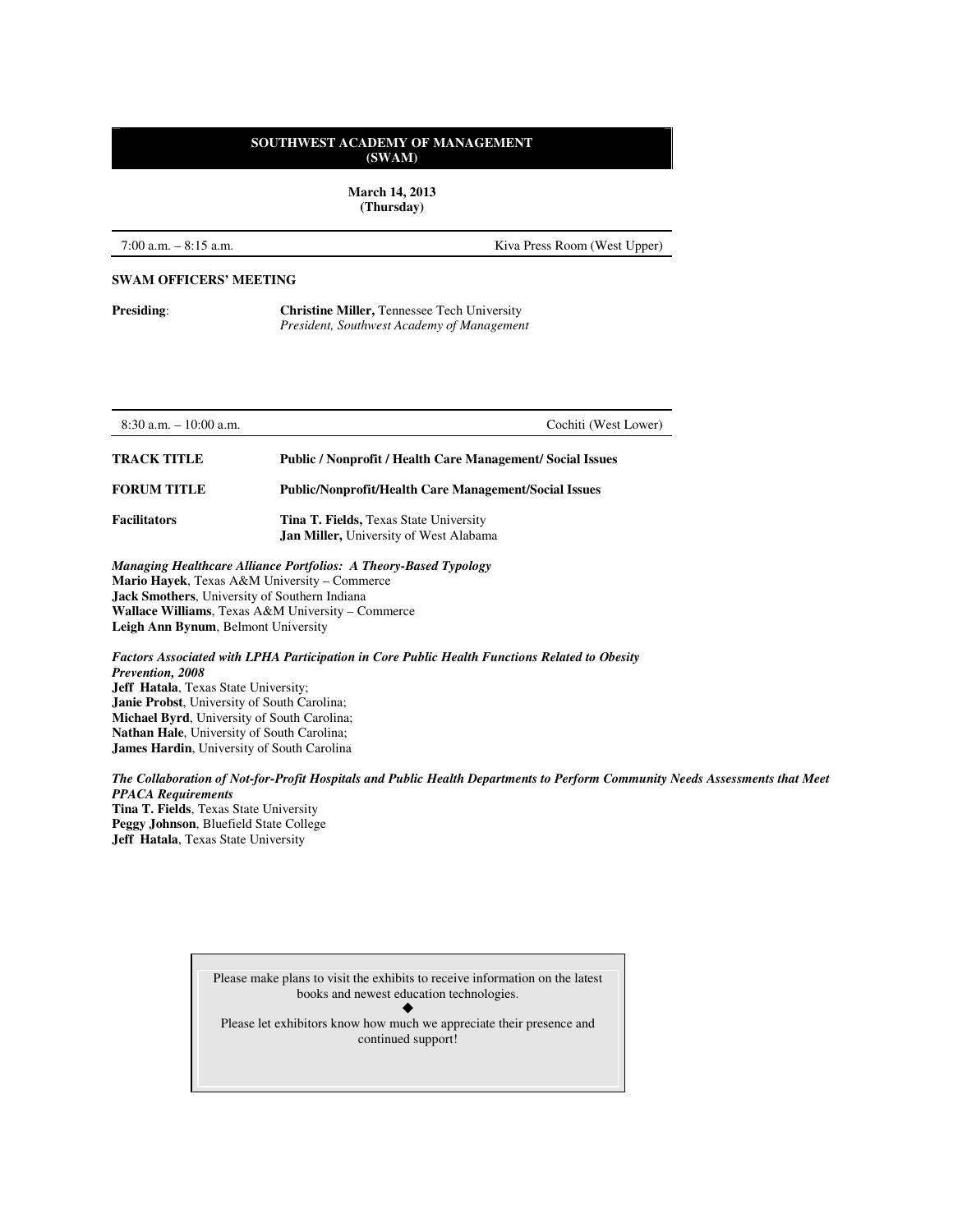**March 14, 2013 (Thursday)** 

8:30 a.m. – 10:00 a.m. Acoma (West Lower) **TRACK TITLE Organizational Behavior/Leadership/Ethics/Corporate Social Responsibility SESSION TITLE Strategy, Leadership, & Social Contract Theory Session Chair:** Alex Williams, Texas A & M University - Commerce

*What's in a Name? Leadership, Management, and other Fuzzy Terms*  **Donald Baack**, Pittsburg State University<br>**Discussant:** John Hun John Humphreys, Texas A&M University-Commerce

*Strategic Crisis Management: A Basis for Renewal and Crisis Prevention*  **Sonia Taneja**, Texas A&M University-Commerce **Mildred Golden Pryor**, Texas A&M University-Commerce **Scott Sewell**, Texas A&M University-Commerce **Aura Recuero**, Texas A&M University-Commerce Tony Vrba, Regis University

*Social Contract Theory and Organization Development: A Philosophical Review*  **Therese Yaege**r, Benedictine University **John Grant**, Benedictine University<br>Discussant: Rona **Ronald J. Salazar, University of Houston –Victoria**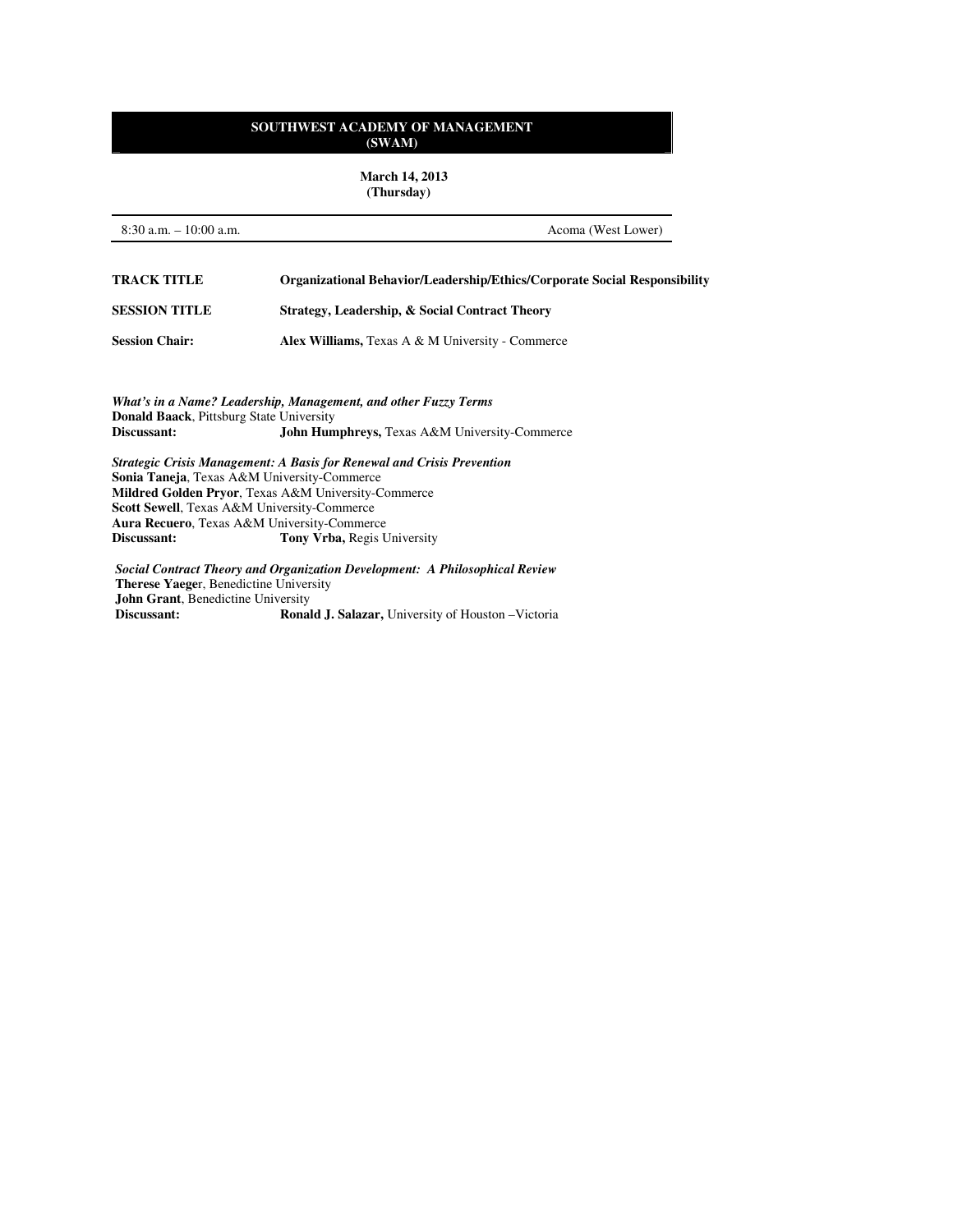**March 14, 2013 (Thursday)** 

| $8:30$ a.m. $-10:00$ a.m.                                                                                                                                                                                                                                                                  | Apache (West Lower)                                           |  |
|--------------------------------------------------------------------------------------------------------------------------------------------------------------------------------------------------------------------------------------------------------------------------------------------|---------------------------------------------------------------|--|
| TRACK TITLE                                                                                                                                                                                                                                                                                | <b>General Management / Technology / Management Education</b> |  |
| <b>SESSION TITLE</b>                                                                                                                                                                                                                                                                       | <b>Millennial Issues in Business</b>                          |  |
| <b>Session Chair</b>                                                                                                                                                                                                                                                                       | D. Adrian Doss, The University of West Alabama                |  |
| Putting Those 'Friends' to Use: Social Capital Mobilization Using Online Social<br><b>Networking Platforms</b><br>Vallari Chandna, University of North Texas<br><b>Arash Negahban, University of North Texas</b><br>Discussant:<br><b>Donna Stringer, University of Houston - Victoria</b> |                                                               |  |
| Sex, Gender Identity, and Entrepreneurial Orientation<br>A. Banu Goktan, University of North Texas at Dallas;<br>Vishal K. Gupta, SUNY Binghamton<br>Gonca Gunay, Aydin University<br>Discussant:                                                                                          | Randy McCamey, Tarleton State University                      |  |
| <b>Understanding Millennials and Personal Accountability</b><br><b>Janice A. Black, Coastal Carolina University</b><br><b>Yvonne Smith, University of La Verne</b><br><b>J. Kay Keels, Coastal Carolina University</b><br>II. Lee Chinahonaan, Caestel Constitue Huissanits                |                                                               |  |

**H. Lee Shinaberger, Coastal Carolina University<br>Discussant: Robert V. Randolph, Missis Robert V. Randolph**, Mississippi State University

| 10:00 a.m. | $10:30$ a.m. |  |
|------------|--------------|--|
|------------|--------------|--|

Ballroom C (West Upper)

# **FBD COFFEE BREAK**

Please make plans to visit the exhibits for information on the latest books and newest educational technologies. Let our exhibitors know how much we appreciate their presence and continued support!

Great Door Prize Drawings take place at **10:15 a.m.** in the Exhibit Area. *Must be present to win.*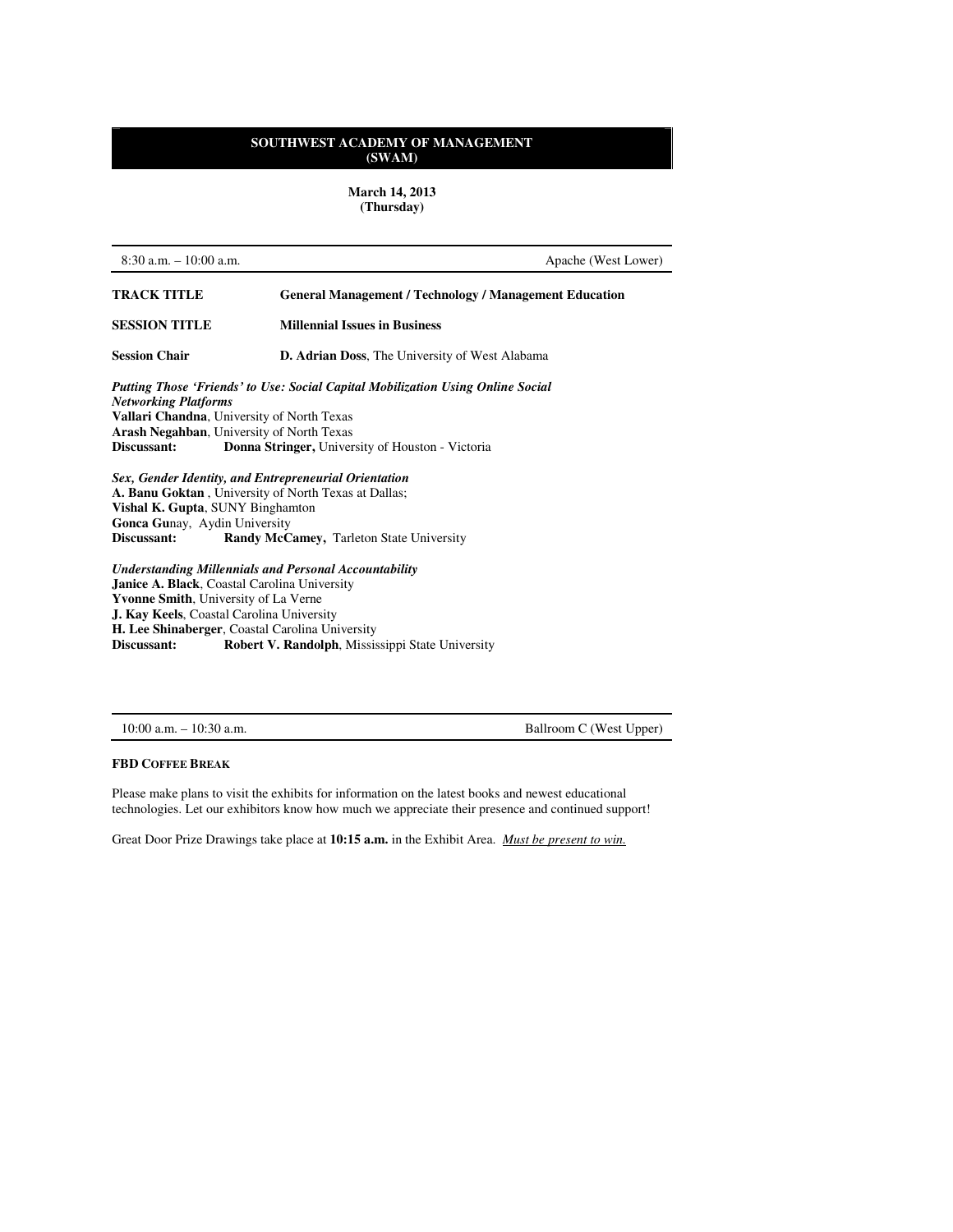**March 14, 2013 (Thursday)**

| $10:30$ a.m. $-$ Noon                                          | Cochiti (West Lower)                                                                                                                                                                                                                                                                                 |
|----------------------------------------------------------------|------------------------------------------------------------------------------------------------------------------------------------------------------------------------------------------------------------------------------------------------------------------------------------------------------|
| <b>TRACK TITLE</b>                                             | <b>Strategy/Entrepreneurship/Small Business Track</b>                                                                                                                                                                                                                                                |
| <b>SESSION TITLE</b>                                           | <b>Perspectives on Governance and Incompetencies</b>                                                                                                                                                                                                                                                 |
| <b>Session Chair</b>                                           | <b>Manjula S. Salimath, University of North Texas</b>                                                                                                                                                                                                                                                |
| Discussant:                                                    | <b>Board Composition: It May Not Be What You Measure but How You Measure It</b><br><b>Stephen V. Horner, Pittsburgh State University</b><br><b>David Epstein, University of Houston – Downtown</b>                                                                                                   |
|                                                                | Core Incompetency and Tacit Stupidity: The Shadow Side of Strategy<br>Walter Scott Sherman, Texas A&M University - Corpus Christi                                                                                                                                                                    |
| Discussant:<br>German Corporate Governance Code<br>Discussant: | Mario Hayek, Texas A&M University - Commerce<br>Signaling Good Governance: An Analysis of the Most Critical Recommendation of the<br><b>Till Talaulicar</b> , University of Erfurt, Germany<br>Brian Martinson, Tarleton State University                                                            |
| Amy Lewis, Drury University<br>Discussant:                     | You do what?! Perceived Ostracism and Social Stigma of Dirty Jobs in Family Firms<br><b>Robert V. Randolph, Mississippi State University</b><br>D'Lisa McKee, Mississippi State University<br>James Vardaman, Mississippi State University<br>Larry Garner, FBD President, Texas A&M - Central Texas |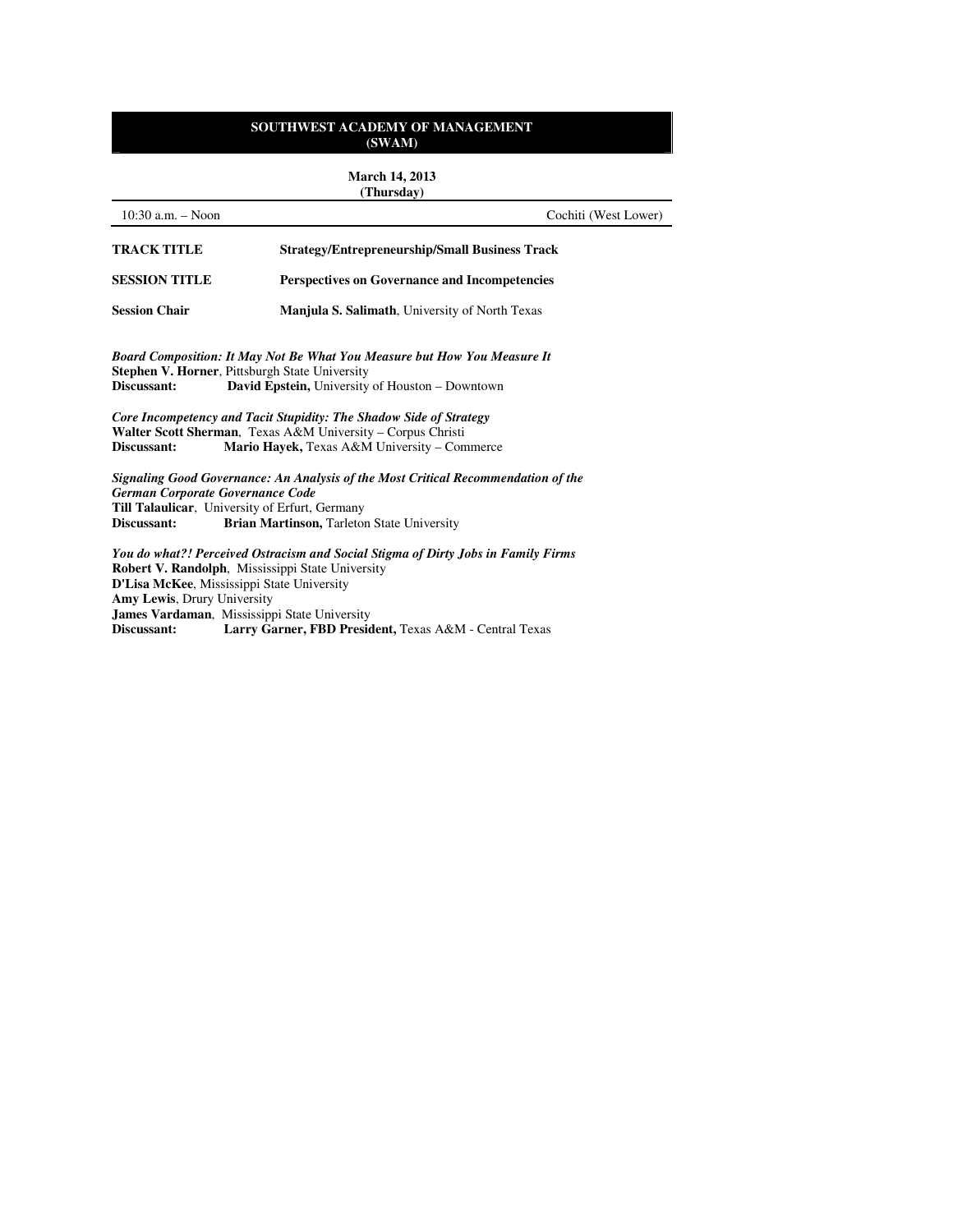#### **March 14, 2013 (Thursday)**

|                                                                                                                                                                                                                                                                                                                                                                                                                                                     | (Іншызнаў)                                                                                                                                                                                                                                                                                                                         |
|-----------------------------------------------------------------------------------------------------------------------------------------------------------------------------------------------------------------------------------------------------------------------------------------------------------------------------------------------------------------------------------------------------------------------------------------------------|------------------------------------------------------------------------------------------------------------------------------------------------------------------------------------------------------------------------------------------------------------------------------------------------------------------------------------|
| $10:30$ a.m. $-$ Noon                                                                                                                                                                                                                                                                                                                                                                                                                               | Acoma (West Lower)                                                                                                                                                                                                                                                                                                                 |
| <b>TRACK TITLE</b>                                                                                                                                                                                                                                                                                                                                                                                                                                  | <b>Organizational Behavior/Leadership/Ethics/Corporate Social Responsibility</b>                                                                                                                                                                                                                                                   |
| <b>SESSION TITLE</b>                                                                                                                                                                                                                                                                                                                                                                                                                                | <b>Corporate Social Responsibility, Green Management, and Ethics</b>                                                                                                                                                                                                                                                               |
| <b>Session Chair</b>                                                                                                                                                                                                                                                                                                                                                                                                                                | Alex Williams, Texas A&M University-Commerce                                                                                                                                                                                                                                                                                       |
| Discussant:                                                                                                                                                                                                                                                                                                                                                                                                                                         | Does CSR really affect Firm Performance? The Mediating Role of Brand Equity<br><b>Xueming Luo, The University of Texas at Arlington</b><br><b>Kristopher Floyd, The University of Texas at Arlington</b><br><b>Shahriar Gias, The University of Texas at Arlington</b><br><b>John Humphreys, Texas A&amp;M University-Commerce</b> |
| Elements of Effective Social Movements: Lessons for Green Management from the Hispanic<br><b>Civil Rights Movement</b><br>Stephanie Pane-Haden, Texas A&M University-Commerce<br>John Humphreys, Texas A&M University-Commerce<br>Mario Hayek, Texas A&M University-Commerce<br>Brandon Randolph-Seng, Texas A&M University-Commerce<br>Alex Williams, Texas A&M University-Commerce<br>Discussant:<br><b>John Davis, Hardin Simmons University</b> |                                                                                                                                                                                                                                                                                                                                    |

*The Ethics of Record Destruction*  **Rebecca Goza**, University of Central Oklahoma<br>Discussant: Yezdi Godiwalla, Universit Yezdi Godiwalla, University of Wisconsin - Whitewater

*Emotional Labor and Its Outcomes: A Study of a Philippines Call Center*  **Cynthia P. Ruppel**, Nova Southeastern University **Randi L. Sims**, Nova Southeastern University **Peter Zeidler**, Nova Southeastern University<br>Discussant: Christine Miller, Tennes **Christine Miller, Tennessee Tech University**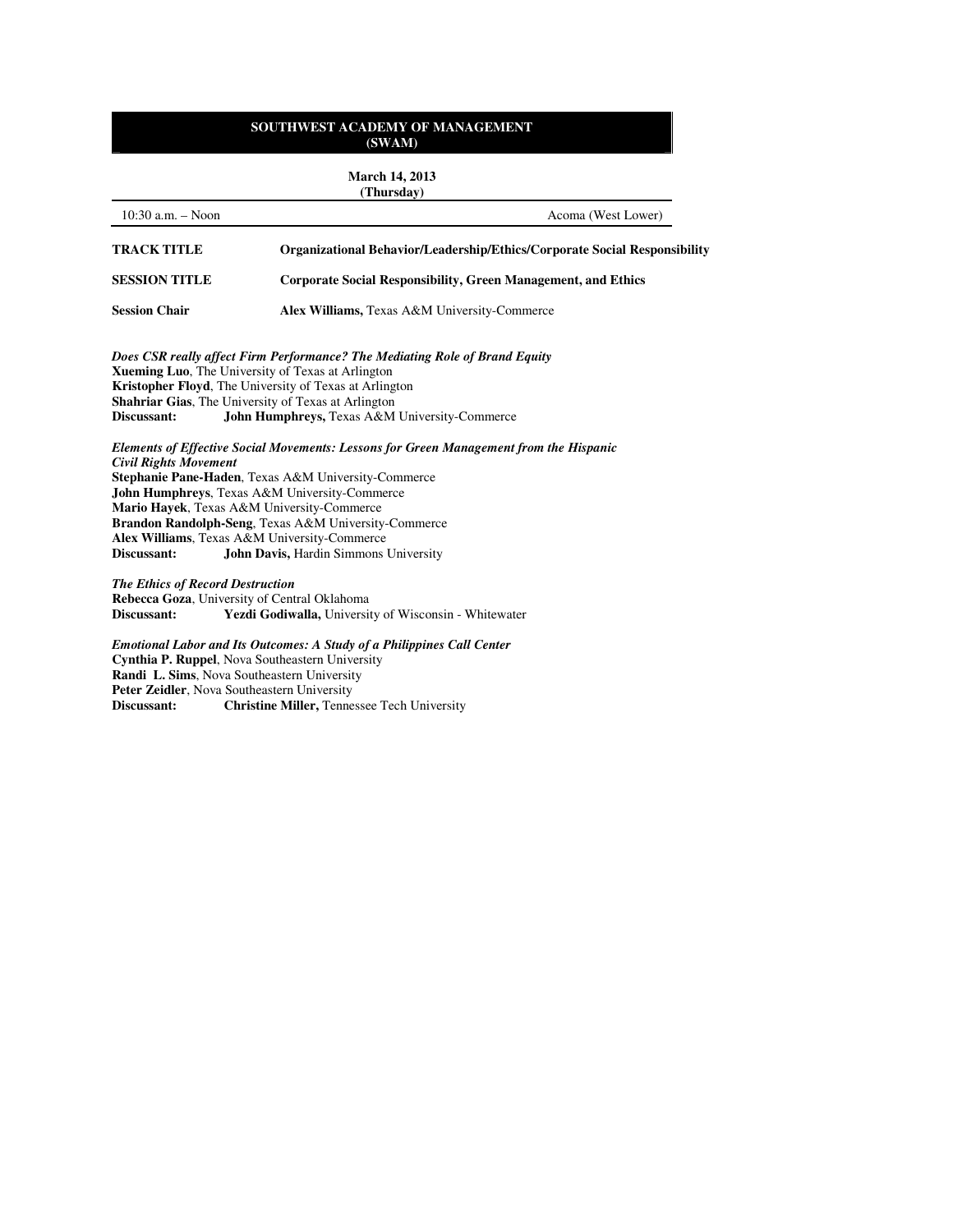#### **March 14, 2013 (Thursday)**

| $10:30$ a.m. $-$ Noon                                                                                                                                                                                                                                                                                                                                                                                                                                                                                                                                                                                                          | Apache (West Lower)                                                                                                                                            |  |
|--------------------------------------------------------------------------------------------------------------------------------------------------------------------------------------------------------------------------------------------------------------------------------------------------------------------------------------------------------------------------------------------------------------------------------------------------------------------------------------------------------------------------------------------------------------------------------------------------------------------------------|----------------------------------------------------------------------------------------------------------------------------------------------------------------|--|
| TRACK TITLE<br><b>SESSION TITLE</b>                                                                                                                                                                                                                                                                                                                                                                                                                                                                                                                                                                                            | <b>International/Organizational Theory/Hospitality Management</b><br><b>Uniting Business and International Management: China,</b><br><b>Ghana</b> , and Mexico |  |
| <b>Session Chair</b>                                                                                                                                                                                                                                                                                                                                                                                                                                                                                                                                                                                                           | Sandra D. Edwards, Northeastern State University                                                                                                               |  |
| Eric Sanders, Benedictine University<br>Discussant:                                                                                                                                                                                                                                                                                                                                                                                                                                                                                                                                                                            | An American Expatriate In China: Evidence of Organizational Culture Crossvergence<br>Dane D'Alessandro, Benedictine University                                 |  |
| <b>A Social Constructivist Interpretation</b><br>Ben Mensah, GIMPA, Ghana<br>Discussant:                                                                                                                                                                                                                                                                                                                                                                                                                                                                                                                                       | GCNet Technology Change at CEPS and Public Sector Efficiency in Ghana:<br>D. Adrian Doss, The University of West Alabama                                       |  |
| Debora Elam, Colorado Technical University<br>Kristine Brands, Colorado Technical University<br>Discussant:                                                                                                                                                                                                                                                                                                                                                                                                                                                                                                                    | Planned Change in a Chinese Company: A Participatory Action Research Approach<br>Ethan Waples, University of Central Oklahoma                                  |  |
| Female and Male Value Orientation Types in the Americas: A New Look<br>Sergio Madero, Tec de Monterrey<br>Jaime Ruiz-Gutierrez, University of Los Andes, Colombia<br>Regina A. Greenwood, Nova Southeastern University<br><b>Edward E. F. Murphy, Jr., Embry Riddle Aeronautical University</b><br>Julia Teahen, Baker College<br>Silvia Monserrat, Universidad Nacional del Centro<br>Miguel Olivas-Lujan, Clarion University of Pennsylvania / Tec de Monterrey<br>Neusa Maria Bastos F. Santos, Pontifícia Universida de Católica de São Paulo, Brazil<br>Discussant:<br><b>Russ Henley, The University of West Alabama</b> |                                                                                                                                                                |  |

 $\mathbf{I}$ 

10:30 a.m. – Noon Centro del Sol (West Lower)

**TRACK TITLE Professional Development Workshop WORKSHOP TITLE Transforming the MBA Education Experience** 

**Facilitator Robert Epstein,** University of Central Oklahoma

*Using Innovative Methods to Transform the Graduate Business Experience: This Isn't Your Father's MBA*  **Robert Epstein**, University of Central Oklahoma **M. Suzanne Clinton**, University of Central Oklahoma **Anthony Acquah**, University of Central Oklahoma **Kathleen Kunkle**, University of Central Oklahoma **Kelsey Spears**, University of Central Oklahoma **Whitney Spears**, University of Central Oklahoma

*The MBA Classroom: Is there an App for That?*  **M. Suzanne Clinton**, University of Central Oklahoma **Robert Epstein**, University of Central Oklahoma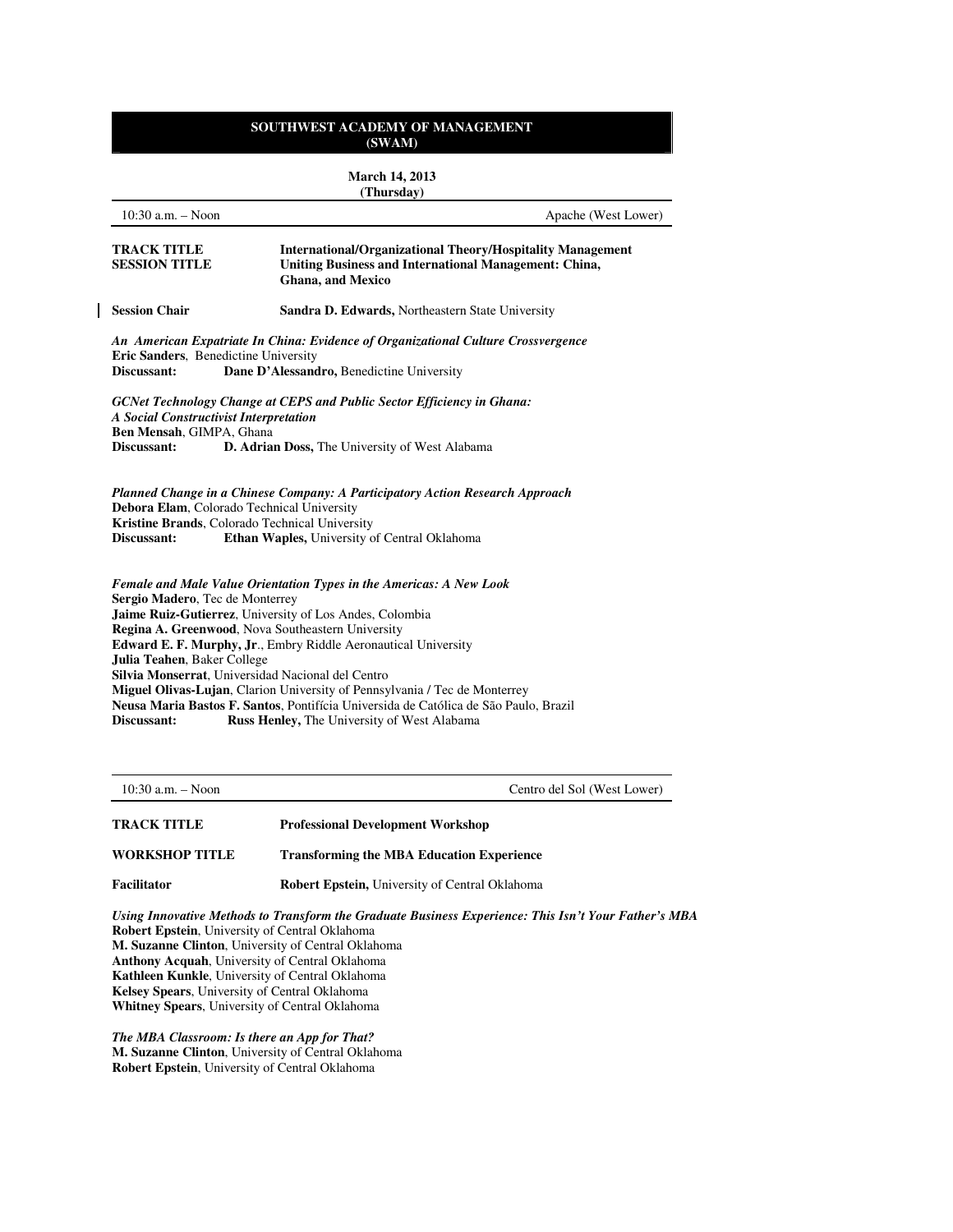**March 14, 2013 (Thursday)** 

| Noon $-1:30$<br>Ballroom A (West Upper) |                                                                                                                                                            |  |
|-----------------------------------------|------------------------------------------------------------------------------------------------------------------------------------------------------------|--|
|                                         | <b>Joint Luncheon with Association of Business Information Systems</b>                                                                                     |  |
| Title                                   | <b>Entrepreneurial Speaker Series/Steak Buffet</b>                                                                                                         |  |
| <b>Presiding</b>                        | <b>Kimberly Merritt, Oklahoma Christian University, Program Chair, ABIS</b><br><b>Janie R. Gregg</b> , The University of West Alabama, Program Chair, SWAM |  |
| <b>Facilitator:</b>                     | Jake Williams, PMI Research Coordinator                                                                                                                    |  |
| <b>Entrepreneurial Speaker</b>          | TBA                                                                                                                                                        |  |

Must have a ticket to participate. Tickets must be purchased with your FBD package in advance by 5:00 pm, Friday, March 1, 2013.

Sponsored in part by Project Management Institute Research Program



1:30 p.m. – 3:00 p.m. Cochiti (West Lower) **TRACK TITLE Innovative Teaching Workshops WORKSHOP TITLE Technology is Changing But Why Aren't the Teachers Following?** 

**Facilitator Gregory Tapis,** Augustana College

*Innovation in Management Education: From Simulations to Wikis*  **Alix M. Valenti**, University of Houston Clear Lake **Tracey Rockett**, Texas Christian University **Dorothy Kirkman**, University of Houston Clear Lake **Laurie Ziegler**, University of Texas at Dallas

*Using Student-Made Video Documentaries Instead of Term Papers and Other Emerging Media Use in Higher Education*  **Janice A. Black**, Coastal Carolina University **Richard Oliver**, New Mexico State University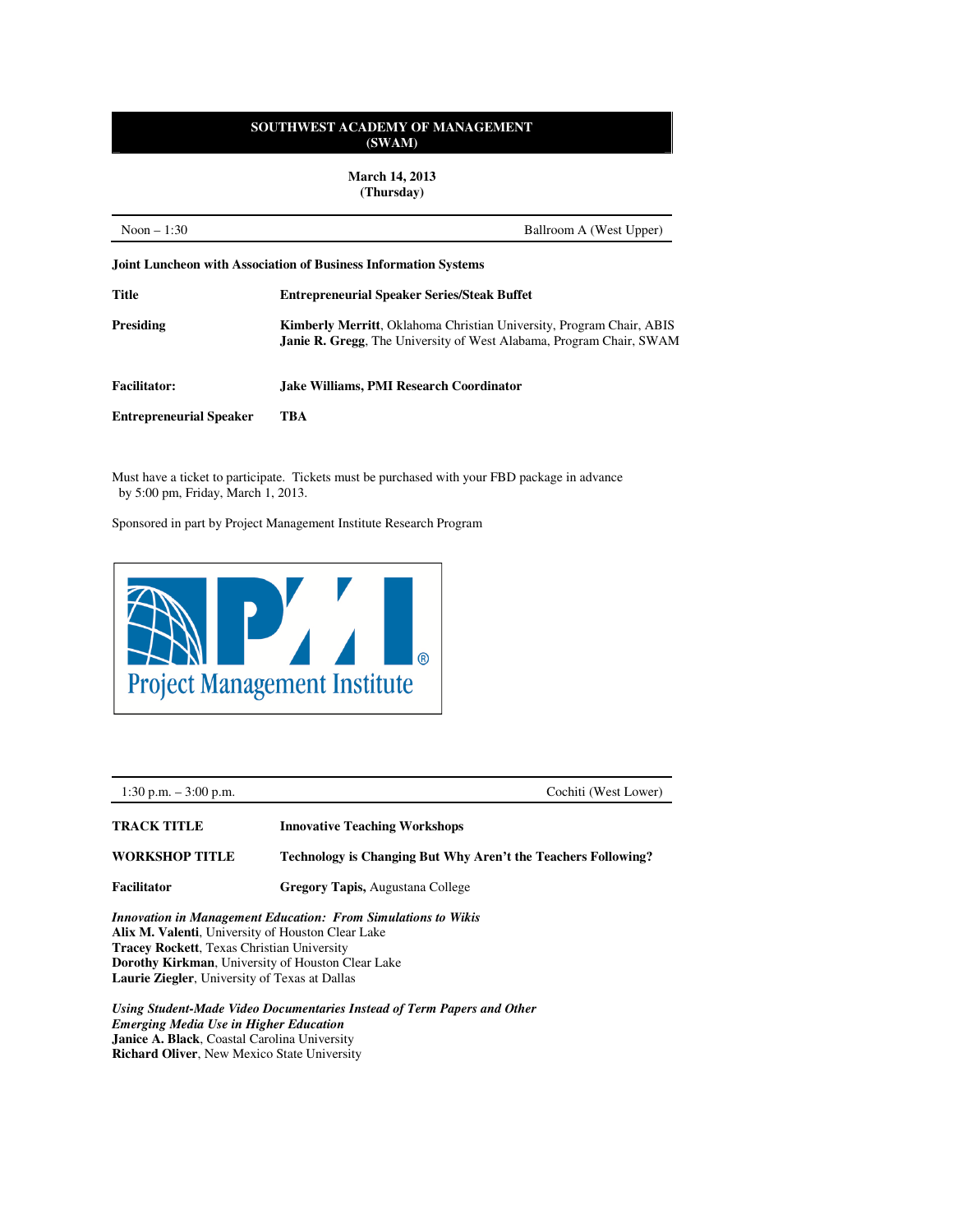**March 14, 2013 (Thursday)** 

| 1:30 p.m. $-3:00$ p.m.                   | Acoma (West Lower)                                                                                                                     |
|------------------------------------------|----------------------------------------------------------------------------------------------------------------------------------------|
| <b>TRACK TITLE</b><br><b>PANEL TITLE</b> | <b>International/Organizational Theory/Hospitality Management</b><br><b>Current Trends in Organization Change Theory</b>               |
| <b>Panel Chair</b>                       | <b>Janet Kirby, Benedictine University</b>                                                                                             |
| <b>Panelists</b>                         | <b>Henry Williams, Benedictine University</b><br><b>Tiffany Slater, Benedictine University</b><br>Roslyn Grant, Benedictine University |

| $1:30 - 3:00$ p.m.   | Apache (West Lower)                                    |
|----------------------|--------------------------------------------------------|
| <b>TRACK TITLE</b>   | <b>Strategy / Entrepreneurship/ Small Business</b>     |
| <b>SESSION TITLE</b> | <b>CEO Characteristics, Dynamism, and Agency</b>       |
| <b>Session Chair</b> | <b>David Epstein, University of Houston - Downtown</b> |
| Discussant:          | <b>John De Leon, University of Texas – Arlington</b>   |

*Does Firm Size Matter in Family Firm Professionalization: A Stakeholder Salience Perspective and Moderated-Mediation Model*  **Robert V. Randolph**, Mississippi State University **Hanqing Fang**, Mississippi State University **Discussant: John De Leon,** University of Texas - Arlington

*A New Model for Studying the Relationship Between Corporate Life Cycle, Strategy, and CEO Characteristics*  **Brian Martinson**, Tarleton State University<br>**Discussant:** Till Talaulicar, Univers **Till Talaulicar,** University of Erfurt

*Double Agents: A Model of the Family and Classical Agency Relationships Navigated by Family Firm, Family Members*  **Robert V. Randolph**, Mississippi State University **Christopher Penney**, Mississippi State University **James Vardaman, Mississippi State University<br>Discussant: Walter Scott Sherman, Tex Discussant: Walter Scott Sherman,** Texas A&M University - Corpus Christi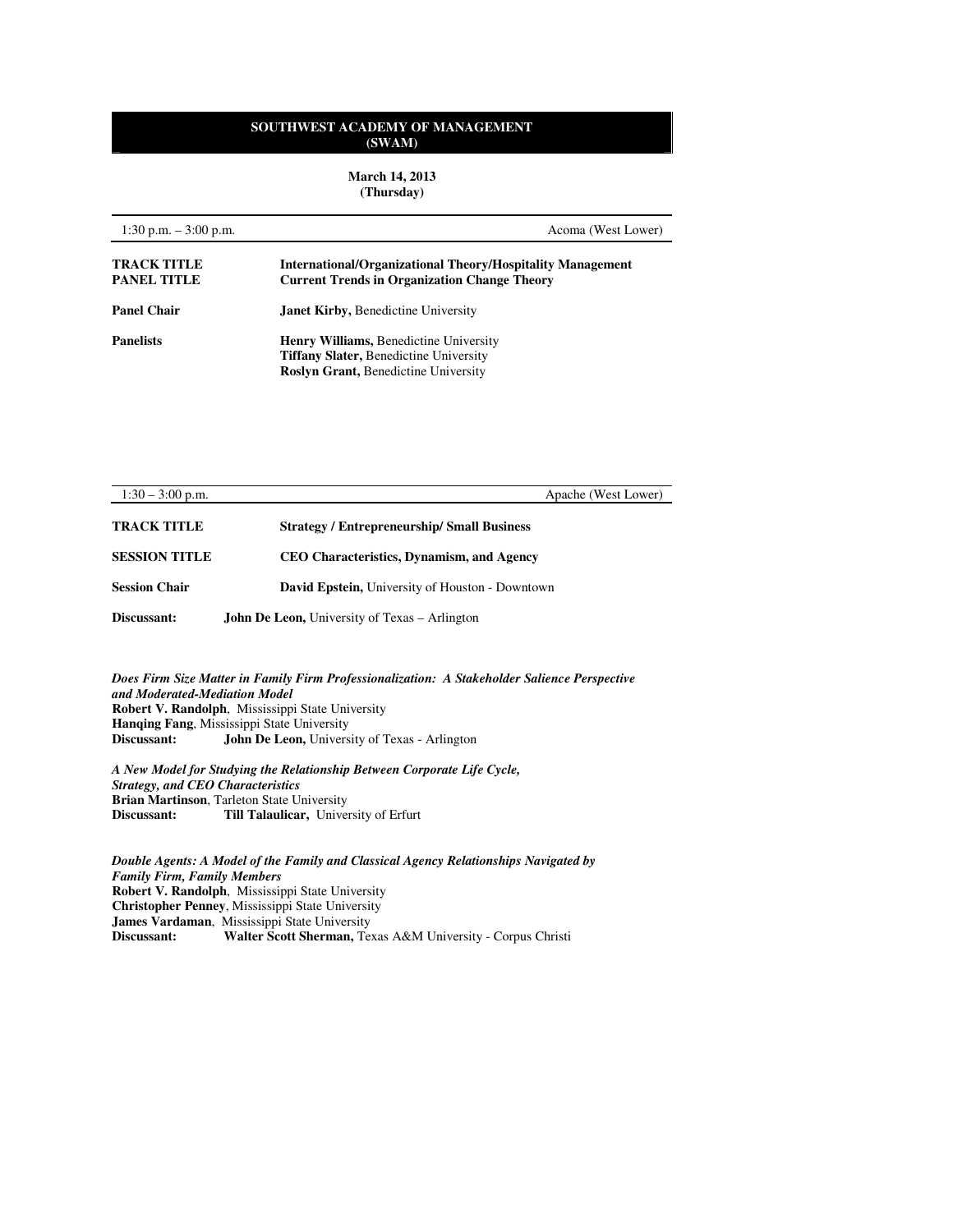|                                                                                                                                  | <b>March 14, 2013</b><br>(Thursday)                                                                                                                                                                                                                                                                                        |
|----------------------------------------------------------------------------------------------------------------------------------|----------------------------------------------------------------------------------------------------------------------------------------------------------------------------------------------------------------------------------------------------------------------------------------------------------------------------|
| $1:30$ p.m. $-3:00$ p.m.                                                                                                         | Centro del Sol (West Lower)                                                                                                                                                                                                                                                                                                |
| <b>TRACK TITLE</b>                                                                                                               | <b>Organizational Behavior/Leadership/Ethics/Corporate Social Responsibility</b>                                                                                                                                                                                                                                           |
| <b>SESSION TITLE:</b>                                                                                                            | Individual Differences & Attributes in Organizational Behavior                                                                                                                                                                                                                                                             |
| <b>Session chair:</b>                                                                                                            | <b>Gene Easley, University of Houston-Clear Lake</b>                                                                                                                                                                                                                                                                       |
| James Stout, The Children's Hospital of Alabama<br>Discussant:                                                                   | <b>Employees' Reactions and Sanctioning Ratings to Incidents of Aggression and Bullying</b><br><b>Jack Howard</b> , University of Alabama at Birminham<br>Allen Johnston, University of Alabama at Birmingham<br>Barbara Wech, University of Alabama at Birmingham<br>Brandon Randolph-Seng, Texas A&M University-Commerce |
| <b>Work Group Acceptance</b><br>Xingshan Zheng, ShanghaiJiaoTong University<br>Troy A. Smith, Texas A&MUniversity<br>Discussant: | When Going Beyond is Falling Short: The Curvilinear Effect of Core Self-Evaluations on<br>Stacey L. Owens, University of Illinois at Urbana-Champaign<br>T. Brad Harris, University of Illinois at Urbana-Champaign<br>Lee Tyner, University of Central Oklahoma                                                           |
| <b>Affective Outcomes</b><br>Han Tran, California State University - Fullerton                                                   | A Framework for Understanding the Impact of Global Mindset on International Assignment                                                                                                                                                                                                                                     |

**John Barbuto**, California State University - Fullerton **Discussant: Russ Henley,** The University of West Alabama

3:00 p.m. – 3:30 p.m. Ballroom C (West Upper)

# **FBD COFFEE BREAK**

Please make plans to visit the exhibits for information on the latest books and newest educational technologies. Let our exhibitors know how much we appreciate their presence and continued support!

Great Door Prize Drawings take place at **3:15 p.m.** in the Exhibit Area. *Must be present to win.*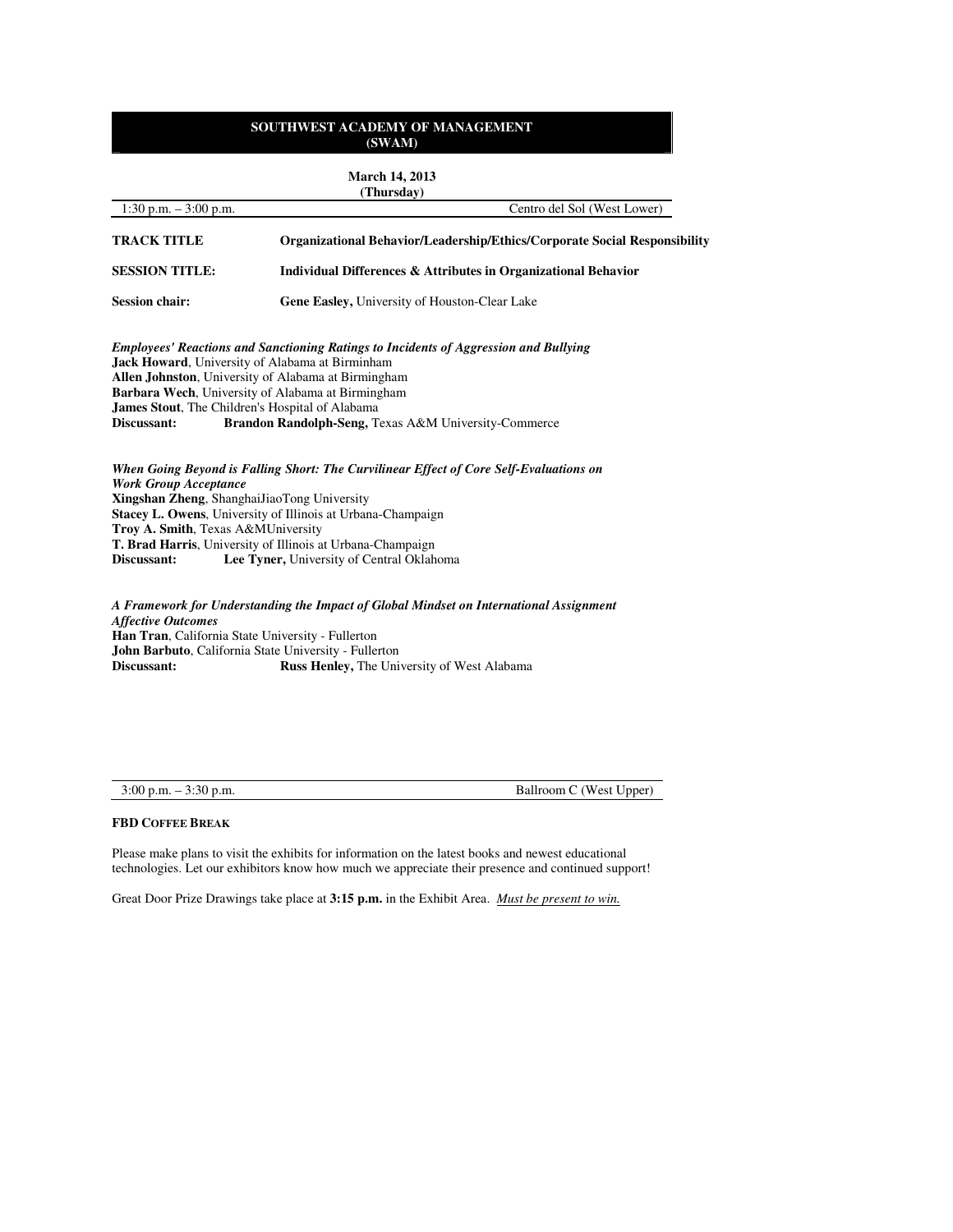**March 14, 2013 (Thursday)**

# 3:30 p.m. – 5:00 p.m. Cochiti (West Lower) **TRACK TITLE Professional Development Workshop WORKSHOP TITLE Deception in Business and Academics**  Facilitator **Mark Levine**, University of Denver **Appraisal – Mortgage Fraud Mark Levine**, University of Denver

**Academic Integrity: Critical Findings at a Small Southern Regional University Timothy Edwards**, The University of West Alabama **Janie R. Gregg**, The University of West Alabama **Martha M. Hocutt**, The University of West Alabama **D. Wayne Bedford,** The University of West Alabama

| $3:30$ p.m. $-5:00$ p.m. | Acoma (West Lower)                                                |
|--------------------------|-------------------------------------------------------------------|
| <b>TRACK TITLE</b>       | <b>International/Organizational Theory/Hospitality Management</b> |
| <b>PANEL TITLE</b>       | The Importance of Moving Beyond Boundaries: Creating              |
|                          | <b>Collaboration Among New Mexican Government Agencies</b>        |
| <b>Panel Chair</b>       | <b>Richard Oliver, New Mexico State University</b>                |
| <b>Panelist</b>          | <b>Peter F. Sorensen, Jr., Benedictine University</b>             |
|                          | <b>Roslyn Grant, Benedictine University</b>                       |
|                          | <b>Gina Hinrichs, Hinrichs Consulting</b>                         |
|                          | <b>Denis Porter, Cognitive Program Manager for the New Mexico</b> |
|                          | Corrections Department                                            |
|                          | <b>Christopher Erickson, New Mexico State University</b>          |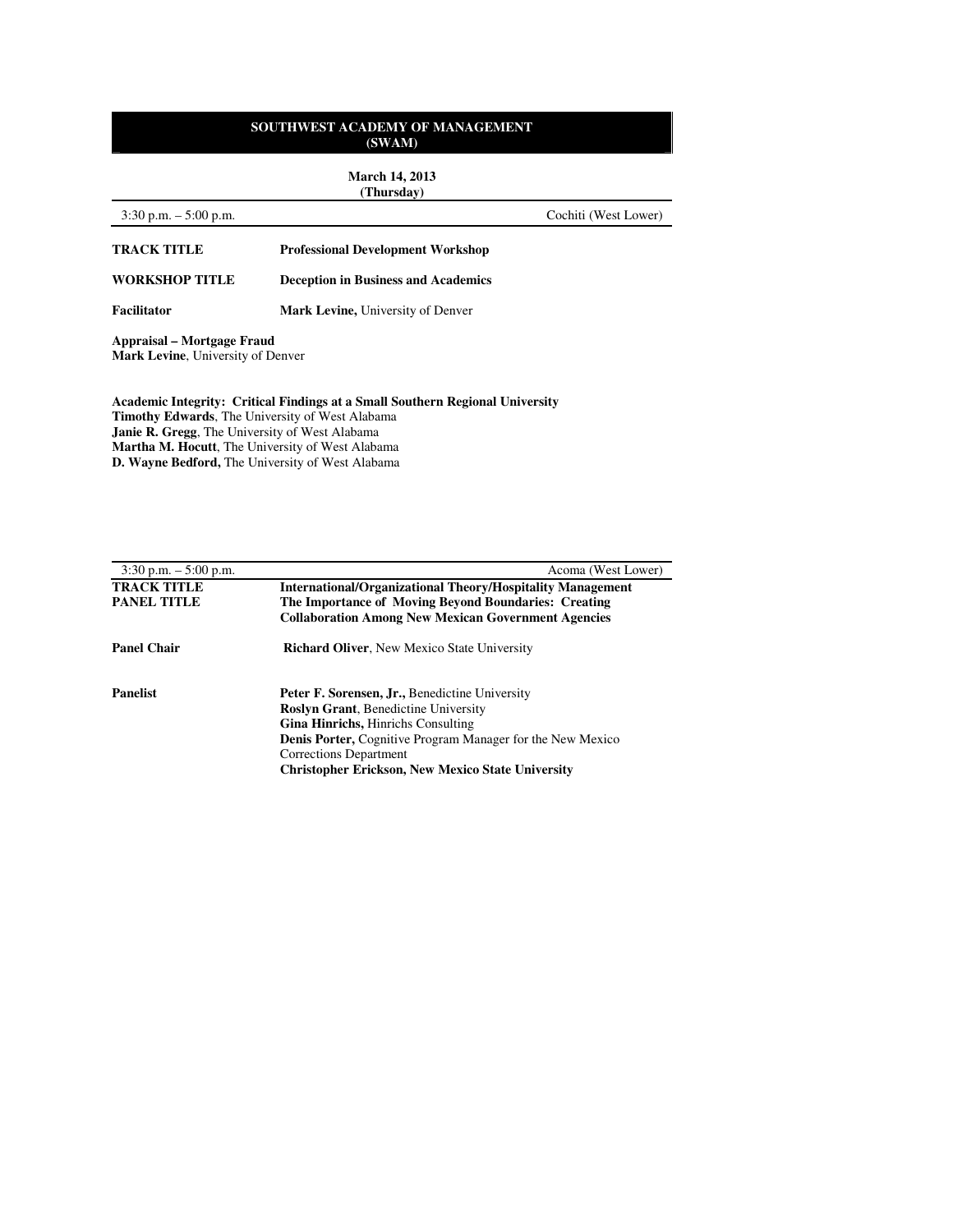**March 14, 2013 (Thursday)**

| $3:30$ p.m. $-5:00$ p.m.                   | Apache (West Lower)                                                                                      |
|--------------------------------------------|----------------------------------------------------------------------------------------------------------|
| <b>TRACK TITLE</b><br><b>SESSION TITLE</b> | <b>General Management / Technology / Management Education</b><br><b>Improving Methods Of Instruction</b> |
| <b>Track Chair</b>                         | <b>D. Adrian Doss, The University of West Alabama</b>                                                    |
|                                            | <b>Simulation for Strategy Courses: Measuring Teamwork</b>                                               |
|                                            | Larry Chasteen, University of Texas - Dallas                                                             |
| Discussant:                                | Betty Birkenmeier, Texas A&M University, Central Texas                                                   |
|                                            | Critical Thinking for Business Students: A Debate Between Management and Decision Science Faculty        |
|                                            | <b>Janice A. Black, Coastal Carolina University</b>                                                      |
|                                            | <b>J. Kay Keels, Coastal Carolina University</b>                                                         |
|                                            | <b>Brent Kinghorn, Missouri State University</b>                                                         |
|                                            | Nicholas Twigg, Coastal Carolina University                                                              |
| Discussant:                                | Veena P. Prabhu, California State University, Los Angeles                                                |
|                                            | Assessment of Negotiation Skills, Master of Business Administration Program                              |
|                                            | <b>Stephen McGuire, California State University - Los Angeles</b>                                        |
|                                            | Veena P. Prabhu, California State University - Los Angeles                                               |

*Changing Management Education Through The Power of Goal Setting*  **Amber G. Walker** The University of West Alabama **Janie R. Gregg**, The University of West Alabama

**Discussant: Jeramy Meacham,** Southern Arkansas University

**Discussant: Larry Chasteen,** University of Texas - Dallas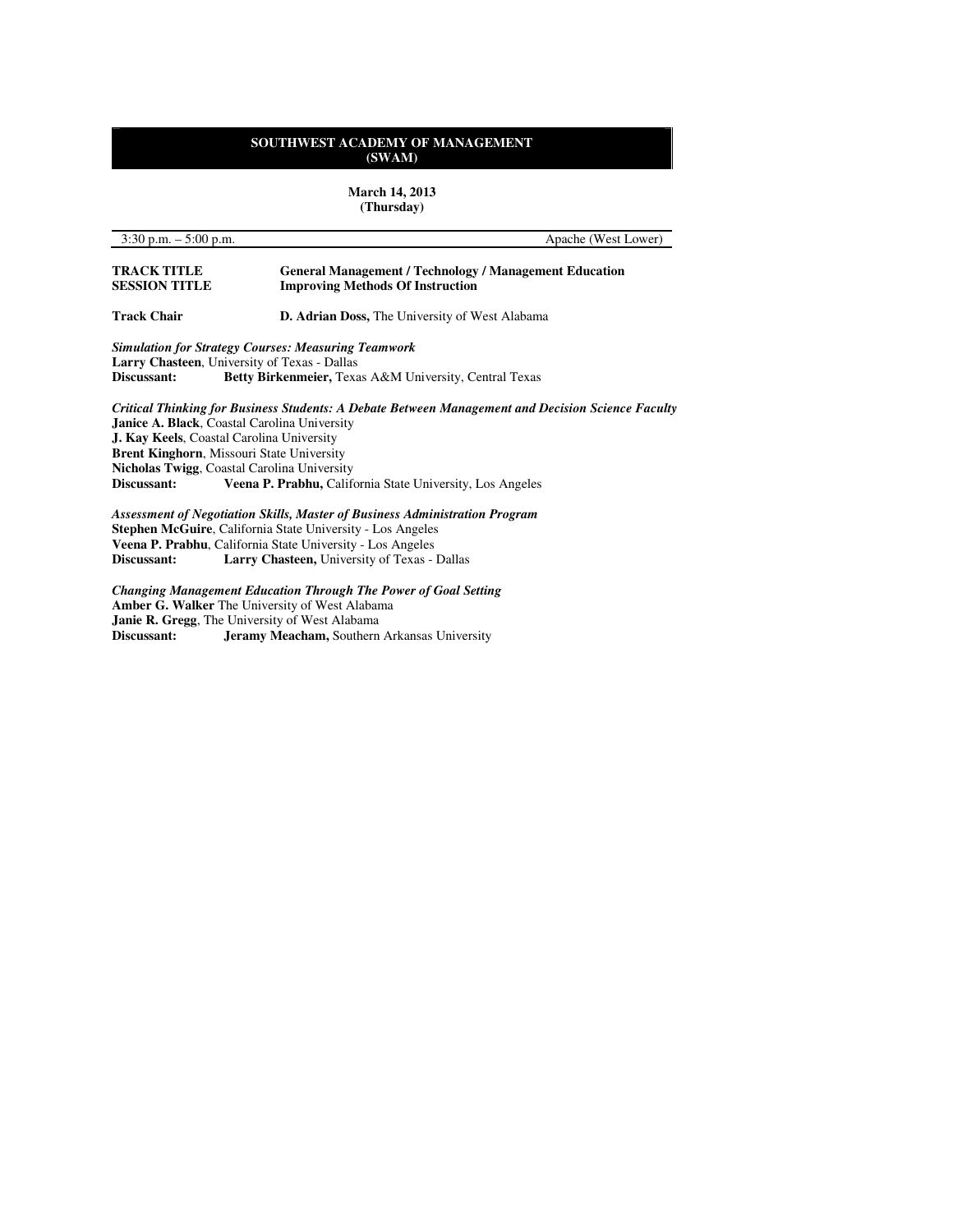**March 14, 2013 (Thursday)** 

5:00 p.m. – 6:00 p.m. Cochiti (West Lower)

#### **PLANNING MEETING FOR THE 2014 CONFERENCE**

**Presiding:** Manjula S. Salimath, University of North Texas Program Chair-Elect**,** Southwest Academy of Management

Help shape SWAM's 2014 meeting to be held at the Sheraton Dallas Hotel in Dallas, Texas - March 12-15, 2014. Join in a thoughtful exchange of ideas and creative suggestions as we seek to continually improve the SWAM conference experience.

5:30 p.m. – 7:00 p.m. Ballroom C (West Upper)

#### **FBD Meet and Greet**

Everyone is invited to attend this FBD conference-wide social event. Visit with long-time friends and make new ones as you enjoy light appetizers and live music. A Cash Bar is available and a limited number of drink tickets will also be distributed. Stop by to relax and wind down from the day's conference activities before heading out to other association and cultural events, dinner, or historic Old Town.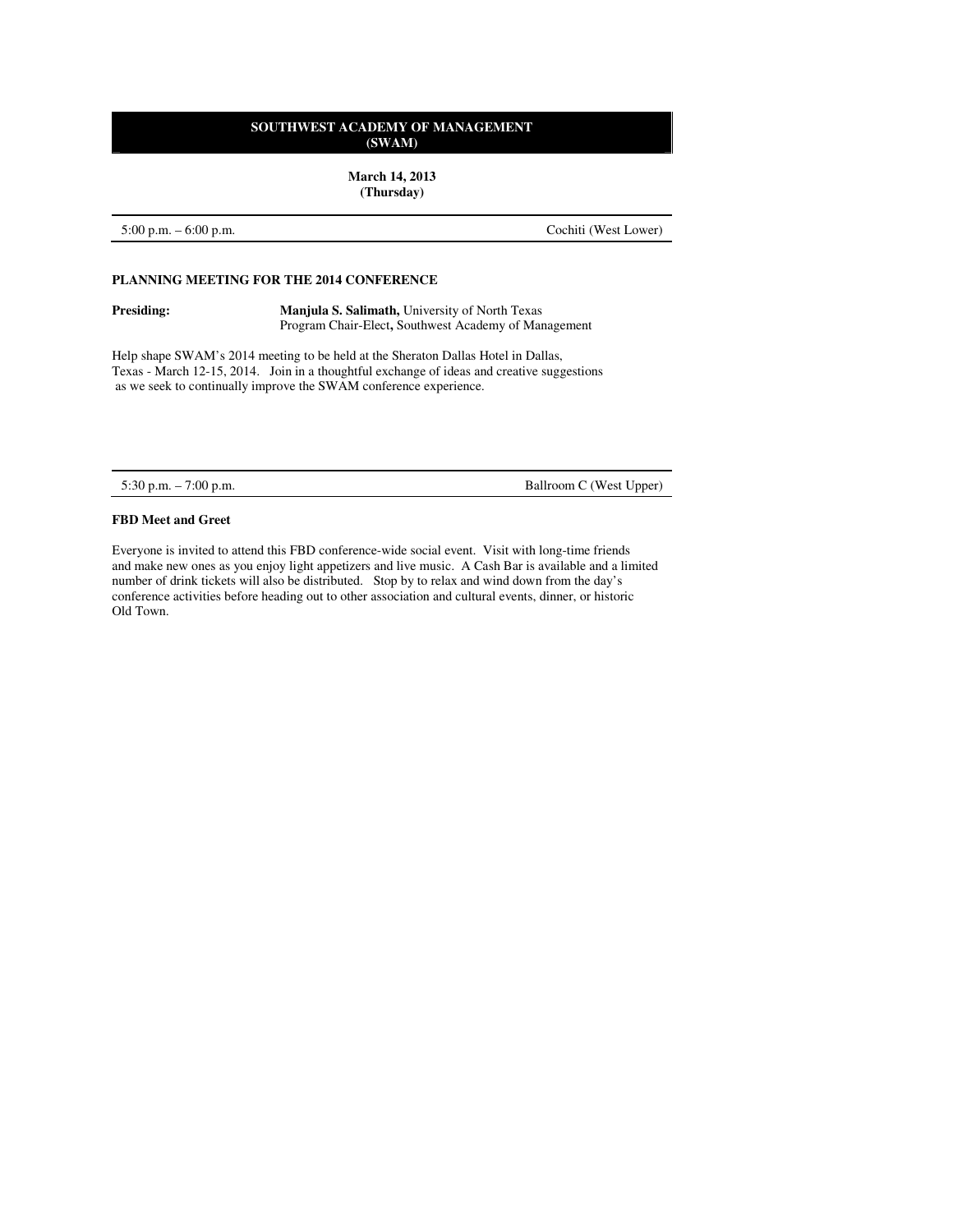**March 15, 2013 (Friday)** 

8:30-5:00 p.m. Acoma (West Lower)

### **SOUTHWEST ACADEMY OF MANAGEMENT 2012 DOCTORAL CONSORTIUM**

Presiding: **Janice A. Black, Coastal Carolina University** *Immediate Past President of SWAM* 

*See Sessions listed individually in the following pages: 8:30 Session D; 10:30 Session D; 1:30 Session D; 3:30 Session C* 

8:30 a.m. – 10:00 a.m. Cochiti (West Lower)

#### **SWAM invites all FBD registrants to attend this session TRACK TITLE PROFESSIONAL DEVELOPMENT WORKSHOP**

| <b>WORKSHOP TITLE</b> | <b>Grant Writing and Grant Opportunities at PMI</b> |
|-----------------------|-----------------------------------------------------|
| Facilitator           | Janie R. Gregg, The University of West Alabama      |



The PMI Research Program advances the discipline and profession of project management by creating knowledge and sharing it with the project management community through:

 **Jan Miller, The University of West Alabama** 

- sponsoring and publishing academic research
- organizing research and educational events
- providing an opportunity for researchers to reach a large pool of qualified survey participants

#### **Snapshot: PMI Research Program**

- PMI is the only project management organization with a dedicated research arm
- Academic Member Advisory Group composed of top scholars and practitioners
- Directly involved in the release of more than 300 academic publications
- Invested more than US\$18 million in research
- Currently active research projects worldwide

Learn more about the PMI Research Program at **PMI.org/Knowledge-Center.aspx** or contact **research.program@pmi.org** with questions.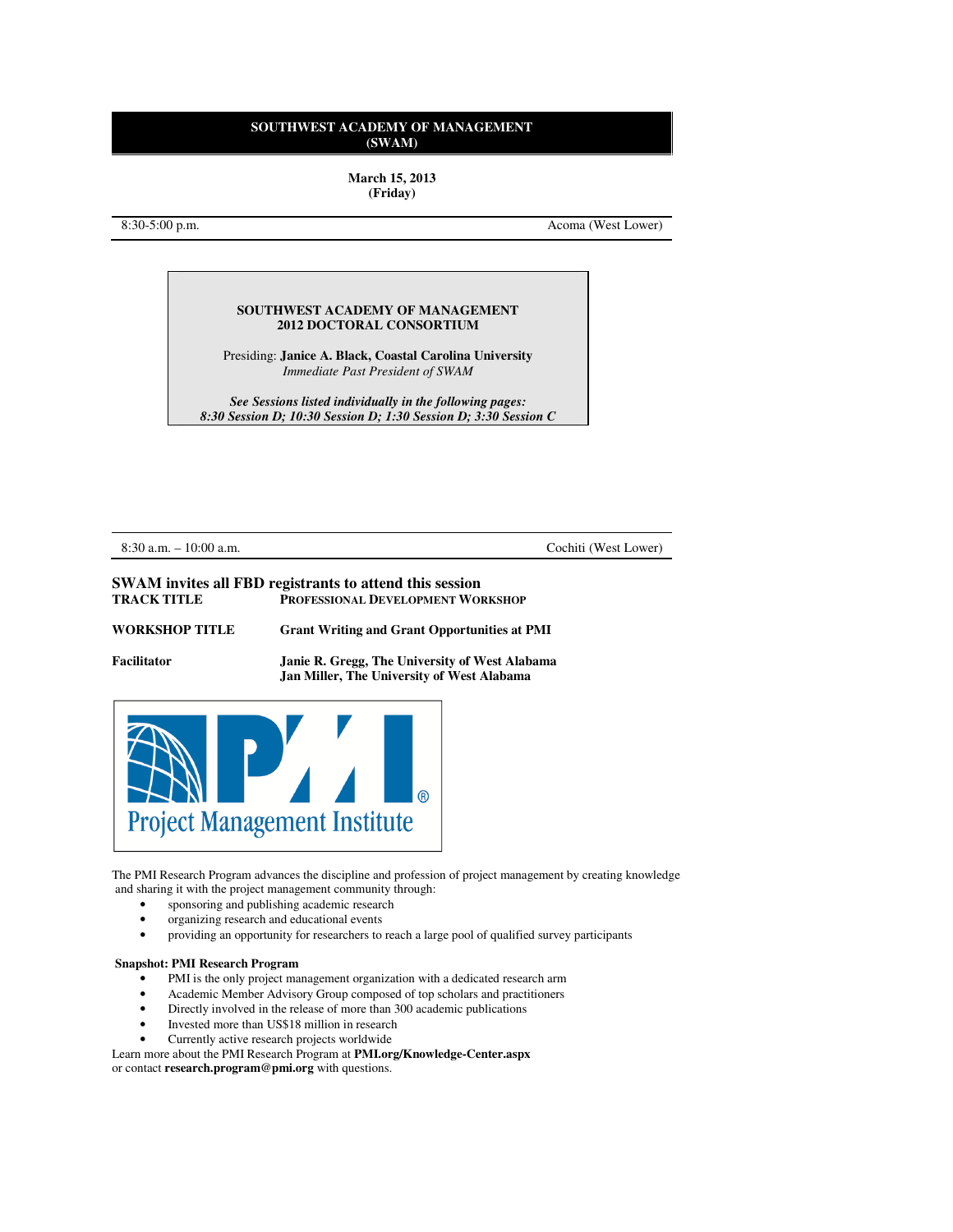**March 15, 2013 (Friday)** 

| $8:30$ a.m. $-10:00$ a.m.                                                                                                                                          | Jemez (West Lower)                                                                                    |
|--------------------------------------------------------------------------------------------------------------------------------------------------------------------|-------------------------------------------------------------------------------------------------------|
| <b>TRACK TITLE</b><br><b>WORKSHOP TITLE</b>                                                                                                                        | <b>Innovative Teaching Workshops</b><br><b>Emerging Pedagogical Approaches: Transforming Learning</b> |
| <b>Facilitator</b>                                                                                                                                                 | <b>Frank Markham, The University of Mississippi</b>                                                   |
| <b>Maritza Soto</b> , University of Puerto Rico – Rio Piedras<br><b>Encounter with Andragogy: Teaching our Teachers</b><br>Laurie Yates, Eastern Oregon University | Human Resources and Entrepreneurship: Bridging the Know-How Gap in Human Resources Education          |
| $8:30$ a.m. $-10:00$ a.m.                                                                                                                                          | Apache (West Lower)                                                                                   |
| <b>TRACK TITLE</b>                                                                                                                                                 | <b>General Management / Technology / Management Education</b>                                         |
| <b>SESSION TITLE</b>                                                                                                                                               | <b>Actions Over Time</b>                                                                              |
| <b>Session Chair</b>                                                                                                                                               | <b>Ronald J. Salazar, University of Houston - Victoria</b>                                            |
| <b>The Evolution of Strategies</b><br><b>Ronald J. Salazar</b> , University of Houston - Victoria<br>Jifu Wang, University of Houston - Victoria<br>Discussant:    | <b>Olga Chapa, University of Houston – Victoria</b>                                                   |

*Out-of-Control Executives - What Trumps Smart?*  **Mildred Golden Pryor** , Texas A&M University-Commerce, **Jennifer Oyler**, Texas A&M University-Commerce **Randy Odom**, Texas A&M University-Commerce<br>Discussant: Donna Stringer, University of Donna Stringer, University of Houston – Victoria

*Satisfaction as a Mediator in the Relation Between Goal Orientation and Career Withdrawal Intentions*  **Randi L. Sims**, Nova Southeastern University<br>Discussant: **Jifu Wang**, University of **Jifu Wang, University of Houston – Victoria**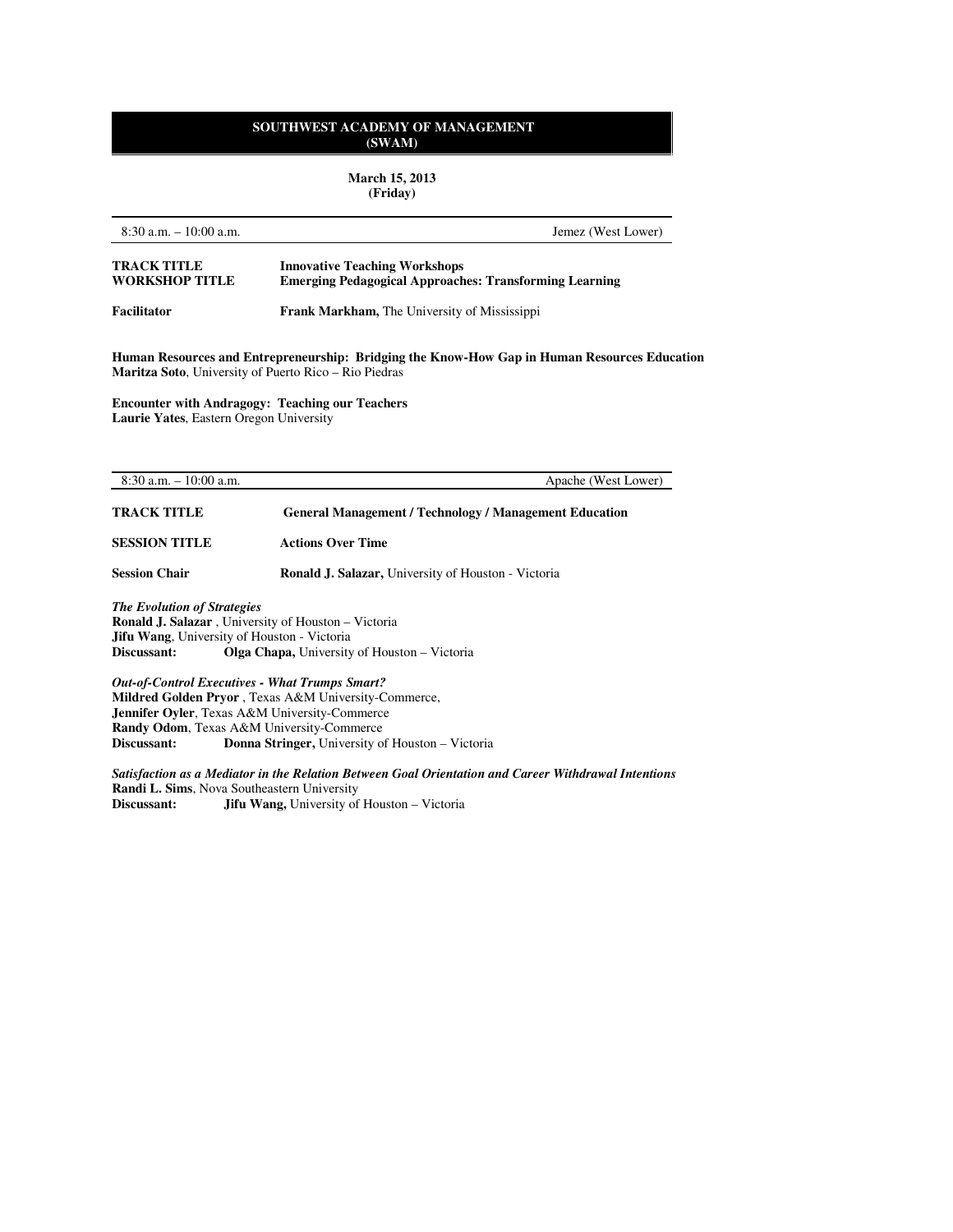**March 15, 2013 (Friday)**

| (FITUAV)                                                           |  |  |
|--------------------------------------------------------------------|--|--|
| Acoma (West Lower)                                                 |  |  |
| Welcome, Getting Through the Dissertation & Personal Relationships |  |  |
|                                                                    |  |  |
|                                                                    |  |  |
|                                                                    |  |  |
|                                                                    |  |  |
|                                                                    |  |  |
|                                                                    |  |  |
|                                                                    |  |  |
|                                                                    |  |  |
|                                                                    |  |  |
|                                                                    |  |  |
|                                                                    |  |  |

10:00 a.m. – 10:30 a.m. Ballroom C (West Upper)

#### **FBD Coffee Break**

**Please make plans to visit the exhibits for information on the latest books and newest educational technologies. Let our exhibitors know how much we appreciate their presence and continued support!** 

**Great Door Prize Drawings take place at 10:15 a.m. in the Exhibit Area.** *Must be present to win.* 

| $10:30$ a.m. $-$ Noon                      | Cochiti (West Lower)                                                                                                                                                                  |
|--------------------------------------------|---------------------------------------------------------------------------------------------------------------------------------------------------------------------------------------|
| <b>TRACK TITLE</b><br><b>SESSION TITLE</b> | <b>Strategy/Entrepreneurship/Small Business Track</b><br><b>Exploring Networks and Innovation</b>                                                                                     |
| <b>Session chair:</b>                      | <b>Stephen V. Horner, Pittsburgh State University</b>                                                                                                                                 |
| Discussant:                                | Is Bigger Better? The Impact of the Network Size on Radical Innovation<br><b>John De Leon, University of Texas, - Arlington</b><br><b>Christine Miller, Tennessee Tech University</b> |
| Lei Xu, Louisiana State University         | <b>How Camera Makers Knit their Social Networks to Become More Innovative</b>                                                                                                         |
| Discussant:                                | <b>Trip Knoche, University of Central Oklahoma</b>                                                                                                                                    |

*Legitimate Innovation: An Examination of the Outcomes of Innovation Through an Institutional Lens*  **John De Leon**, University of Texas - Arlington<br>Discussant: **Vallari Chandna**, Univers Vallari Chandna, University of North Texas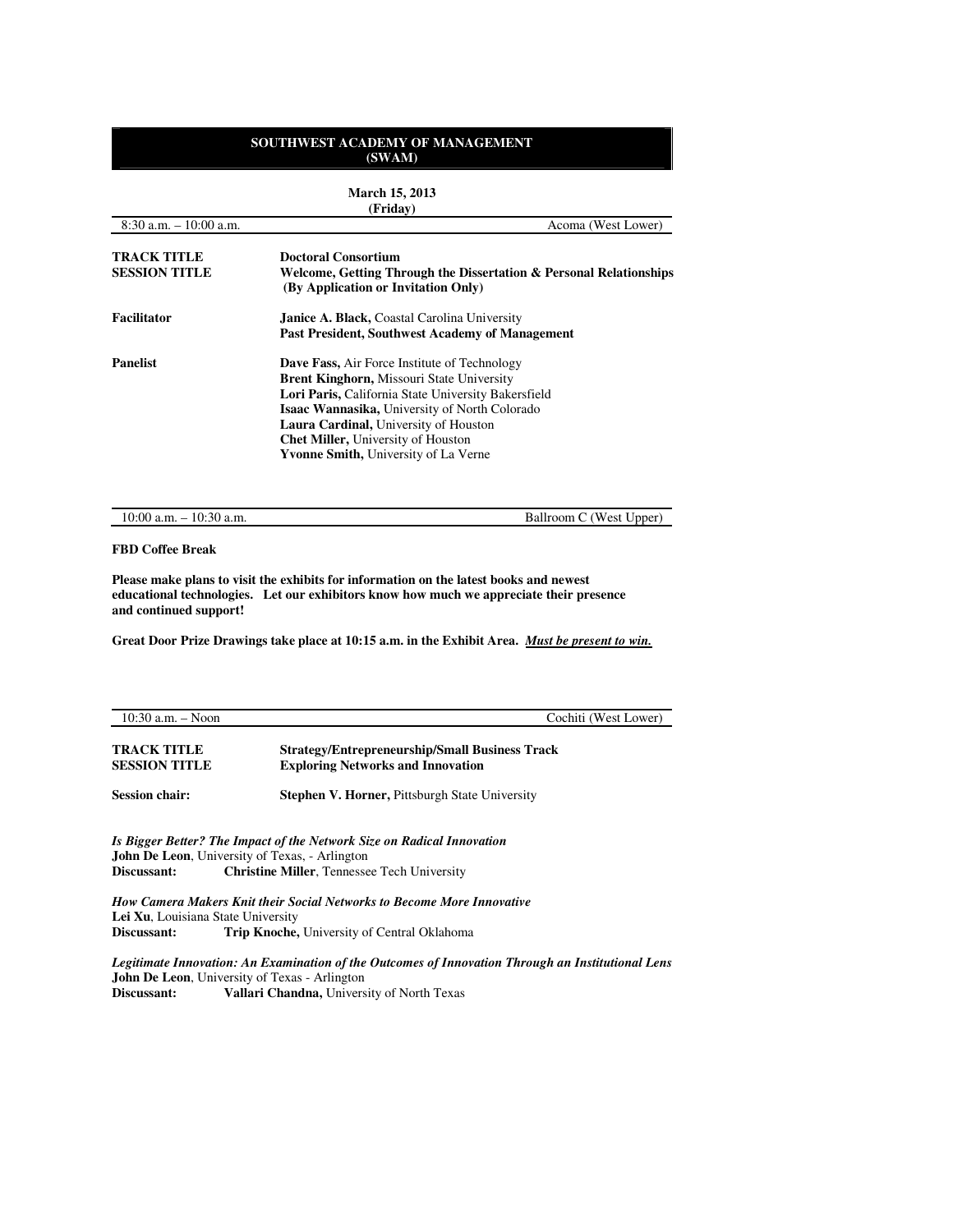**March 15, 2013 (Friday)** 

| 10:30 a.m. $-$ Noon                                                                                                                                                                    |                                                                                                                                | Jemez (West Lower)                                                                              |
|----------------------------------------------------------------------------------------------------------------------------------------------------------------------------------------|--------------------------------------------------------------------------------------------------------------------------------|-------------------------------------------------------------------------------------------------|
| <b>TRACK TITLE</b>                                                                                                                                                                     | <b>Developmental Track</b>                                                                                                     |                                                                                                 |
| <b>SESSION TITLE</b>                                                                                                                                                                   | <b>Developing the Academic Research Paper</b>                                                                                  |                                                                                                 |
| <b>Facilitator:</b>                                                                                                                                                                    | <b>Brian Martinson, Tarleton State University</b>                                                                              |                                                                                                 |
| This session is for personal development of the papers listed. The session is designed for the<br>authors and mentors exclusively. Entry only by invitation of the authors or mentors. |                                                                                                                                |                                                                                                 |
| <b>Workplace Bullying</b><br>Jane Byrd, University of Mobile<br><b>Mentor:</b>                                                                                                         | Sandra D. Edwards, Northeastern State University                                                                               |                                                                                                 |
| Karli Peterson, East Central University<br><b>James Rauch, East Central University</b><br><b>Scout Lee</b> , Vision Us, Inc.<br><b>Mentor:</b>                                         | <b>Economic Validation for Team Development Initiative</b><br><b>Tracey Rockett, Texas Christian University</b>                |                                                                                                 |
| Melinda Garcia, Our Lady of the Lake University<br><b>Blaise Bender, Our Lady of the Lake University</b><br><b>Mentor:</b>                                                             | Emotional Intelligence (EQ) and Ethics - A Balancing Act for Effective Leadership<br>Lee Tyner, University of Central Oklahoma |                                                                                                 |
|                                                                                                                                                                                        |                                                                                                                                | The After Action Review: Uniting Academic Rusiness Not-for-Profit and Governmental Perspectives |

*The After Action Review: Uniting Academic, Business, Not-for-Profit, and Governmental Perspectives*  **John Davis**, Hardin-Simmons University **Mentor:** Frank Markham, The University of Mississippi

> Please make plans to visit the exhibits to receive information on the latest books and newest education technologies.

 $\blacklozenge$ Please let exhibitors know how much we appreciate their presence and continued support!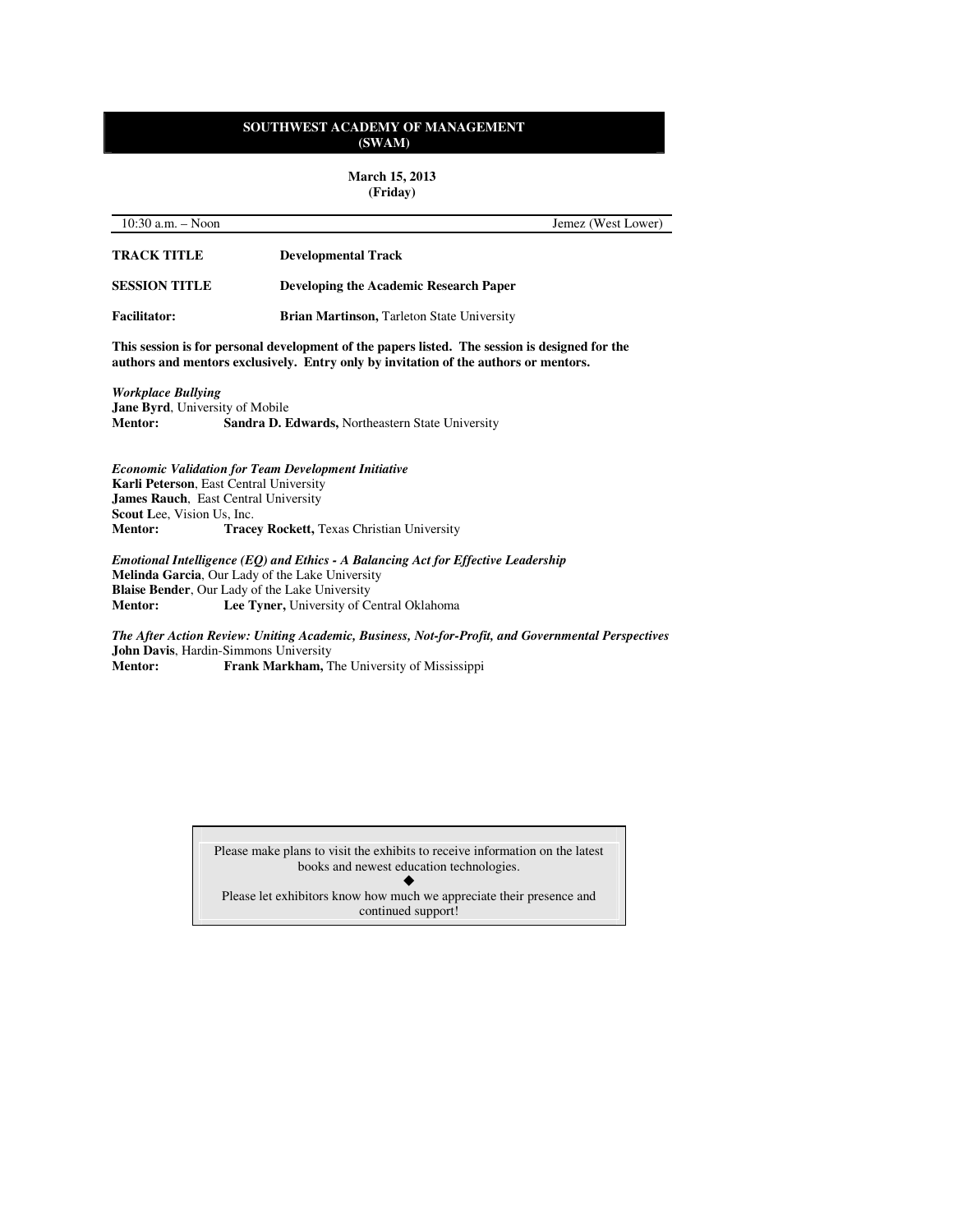**March 15, 2013 (Friday)** 

| $10:30$ a.m. $-$ Noon                                                                       | Apache (West Lower)                                                                                                                                                                                                              |
|---------------------------------------------------------------------------------------------|----------------------------------------------------------------------------------------------------------------------------------------------------------------------------------------------------------------------------------|
| <b>TRACK TITLE</b>                                                                          | Human Resources / Careers / Gender & Diversity                                                                                                                                                                                   |
| <b>SESSION TITLE</b>                                                                        | Human Resource Management: Individual Influences and<br><b>Cross-Cultural Issues</b>                                                                                                                                             |
| <b>Session Chair</b>                                                                        | <b>Alix M. Valenti, University of Houston - Clear Lake</b>                                                                                                                                                                       |
| Discussant:                                                                                 | Retaining Your Proactive Employees: An Empirical Model with Evidence from Israel<br>Veena P. Prabhu, California State University, Los Angeles<br>Amy Lewis, Drury University                                                     |
| Aneika L. Simmons, Sam Houston State University                                             | Social Dominance Orientation, Affirmative Action, Performance Ratings, and Evaluations                                                                                                                                           |
|                                                                                             | <b>María del Carmen Triana</b> , The University of Wisconsin – Madison                                                                                                                                                           |
| Discussant:                                                                                 | <b>James Vardaman, Mississippi State University</b>                                                                                                                                                                              |
| <b>From Nigeria and Phillippines</b><br>Murtala S. Sagagi, Bayero University<br>Discussant: | How Agricultural Value Chain Development Can Empower Women in Developing Countries: Evidence<br><b>John O. Palina, Saint Mary's University, Bayombong, Philippines</b><br>Betty Birkenmeier, Texas A&M University, Central Texas |
|                                                                                             |                                                                                                                                                                                                                                  |

 $\overline{\mathbf{I}}$ 

| $10:30$ a.m. $-$ Noon                      | Acoma (West Lower)                                                                                                                                                                                                                                                                                                                                                                       |
|--------------------------------------------|------------------------------------------------------------------------------------------------------------------------------------------------------------------------------------------------------------------------------------------------------------------------------------------------------------------------------------------------------------------------------------------|
| <b>TRACK TITLE</b><br><b>SESSION TITLE</b> | <b>Doctoral Consortium</b><br>Writing Excellence & Publishing Tips<br>from Editors & Award Winning Writers<br>(Session open to everyone!)                                                                                                                                                                                                                                                |
| Facilitator                                | <b>Janice A. Black, Coastal Carolina University</b><br><b>Past President, Southwest Academy of Management</b>                                                                                                                                                                                                                                                                            |
| <b>Panelists</b>                           | Laura Cardinal, University of Houston, SMJ editorial board<br><b>Gregory Dess, University of Texas - Dallas, JWB (ISM)</b><br>Duane Ireland, Texas A & M, ETP, AMJ<br><b>J. Kay Keels, Coastal Carolina University, ETP</b><br><b>Chet Miller, University of Houston, AMJ</b><br><b>Yvonne Smith, University of La Verne, JBIB</b><br><b>Steven Tallman, University of Richmond, GSJ</b> |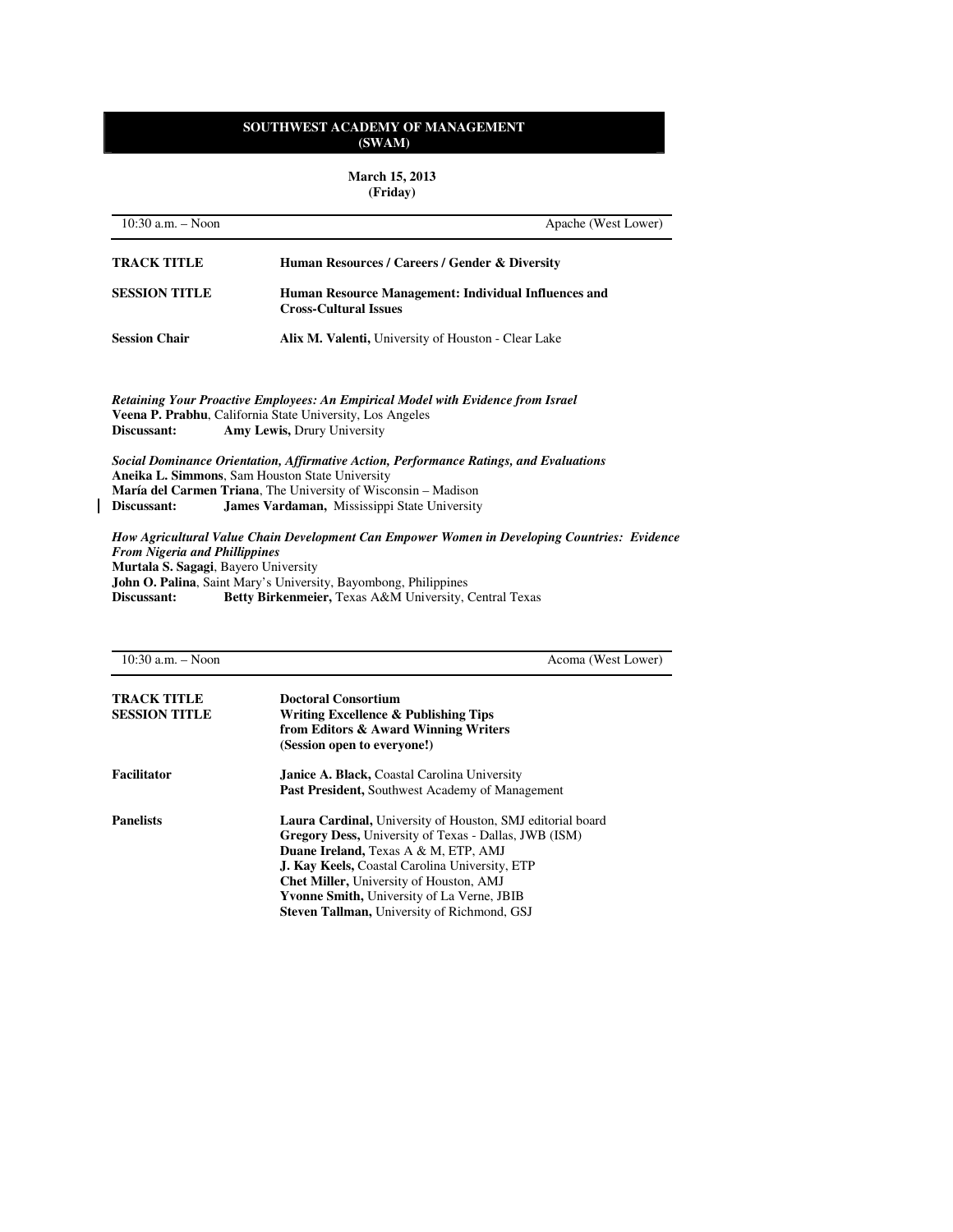**March 15, 2013 (Friday)** 

Noon - 1:30 p.m. Kiva Press Room (West Upper)

#### **SWAM OFFICERS' MEETING**

**Presiding:** Stephen V. Horner, Pittsburg State University **President-Elect,** Southwest Academy of Management

| 1:30 p.m. $-3:00$ p.m.                                 |                                                                         | Cochiti (West Lower) |
|--------------------------------------------------------|-------------------------------------------------------------------------|----------------------|
| <b>TRACK TITLE</b>                                     | <b>Strategy / Entrepreneurship/ Small Business</b>                      |                      |
| <b>SESSION TITLE</b>                                   | <b>Implications of Size, Dynamism, and Agency</b>                       |                      |
| <b>Session Chair</b>                                   | <b>Gregory Dess, University of Texas - Dallas</b>                       |                      |
| <b>David Epstein, University of Houston - Downtown</b> | Influences on CEO Tenure: A Test of Agency and Power Circulation Theory |                      |

**Discussant:** Lei Xu, Louisiana State University

*Exploration and Exploitation In The Face Of Institutional Constraints*  **John De Leon**, University of Texas - Arlington<br>Discussant: Robert Easley, University Robert Easley, University of Houston - Clearlake

*Industry Dynamism: Elements of Industry Change*  **Trip Knoche**, University of Central Oklahoma<br>Discussant: Kathleen Voges, Texas A **Discussant: Kathleen Voges,** Texas A&M University-San Antonio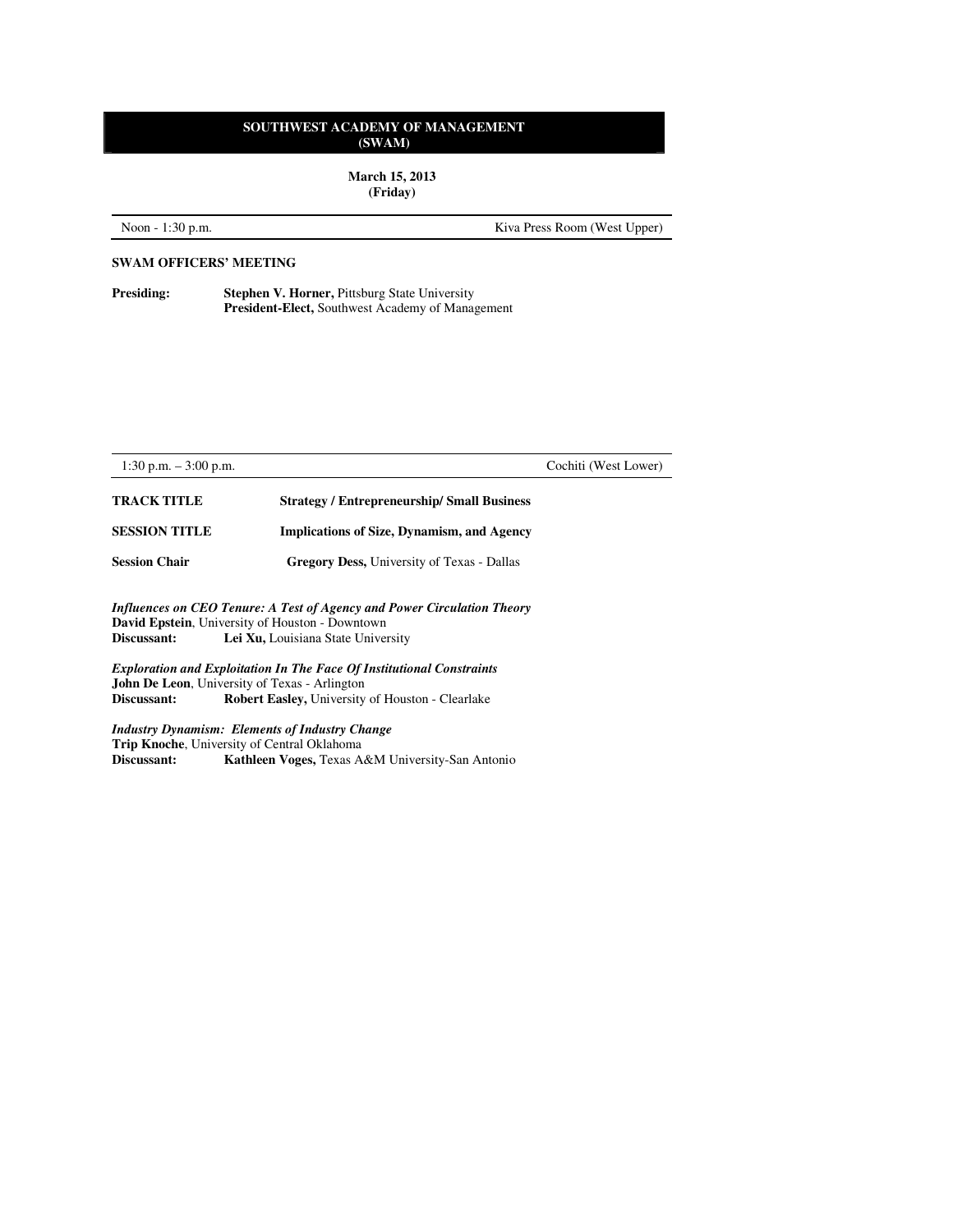**March 15, 2013 (Friday)** 

| 1:30 p.m. $-3:00$ p.m.                                                                                                                                                                                                                                                                              | Jemez (West Lower)                                                                                  |
|-----------------------------------------------------------------------------------------------------------------------------------------------------------------------------------------------------------------------------------------------------------------------------------------------------|-----------------------------------------------------------------------------------------------------|
| <b>TRACK TITLE</b>                                                                                                                                                                                                                                                                                  | <b>International/Organizational Theory/Hospitality Management</b>                                   |
| <b>SESSION TITLE</b>                                                                                                                                                                                                                                                                                | <b>Culture, Coaching and Global Mindset: Multiple Perspectives</b><br><b>Of Organization Theory</b> |
| <b>Session Chair</b>                                                                                                                                                                                                                                                                                | <b>Peter F. Sorensen, Benedictine University</b>                                                    |
| Gina Hinrichs, Hinrichs Consulting, LLC<br>Dawn Newman, Boeing                                                                                                                                                                                                                                      | Developing Cultural Adaptability: Four Cases of Executive Coaching Support for Leader/Managers      |
| Discussant:                                                                                                                                                                                                                                                                                         | <b>Henry Williams, Benedictine University</b>                                                       |
| The Organization Theory to Implementing an Effects-Based Approach to Culture<br><b>Ron Fisher, Argonne National Laboratories</b><br><b>John Grant, General Motors</b><br><b>Therese Yaeger, Benedictine University</b><br>Discussant:<br><b>Michael Nowicki, Texas State University--San Marcos</b> |                                                                                                     |

*"Two Faces" of Normative Organizational Commitment? A Review of the Evidence*  **Stephen Jaros**, Southern University<br>Discussant: Sonia Taneja, Sonia Taneja, Texas A&M University-Commerce

1:30 p.m. – 3:00 p.m. Apache (West Lower)

| TRACK TITLE           | <b>Professional Development Workshop</b> |
|-----------------------|------------------------------------------|
| <b>WORKSHOP TITLE</b> | <b>Engaging and Employing Students</b>   |

**Facilitator Lee Tyner**, University of Central Oklahoma

*Engagement: The Key to Student Retention*  **Susanne Rassouli-Currier**, University of Central Oklahoma **Robert Epstein**, University of Central Oklahoma **M. Suzanne Clinton**, University of Central Oklahoma **Trang Nguyen**, University of Central Oklahoma

*Providing the Goods: Student Resumes that Entice Recruiters*  **Lee Tyner**, University of Central Oklahoma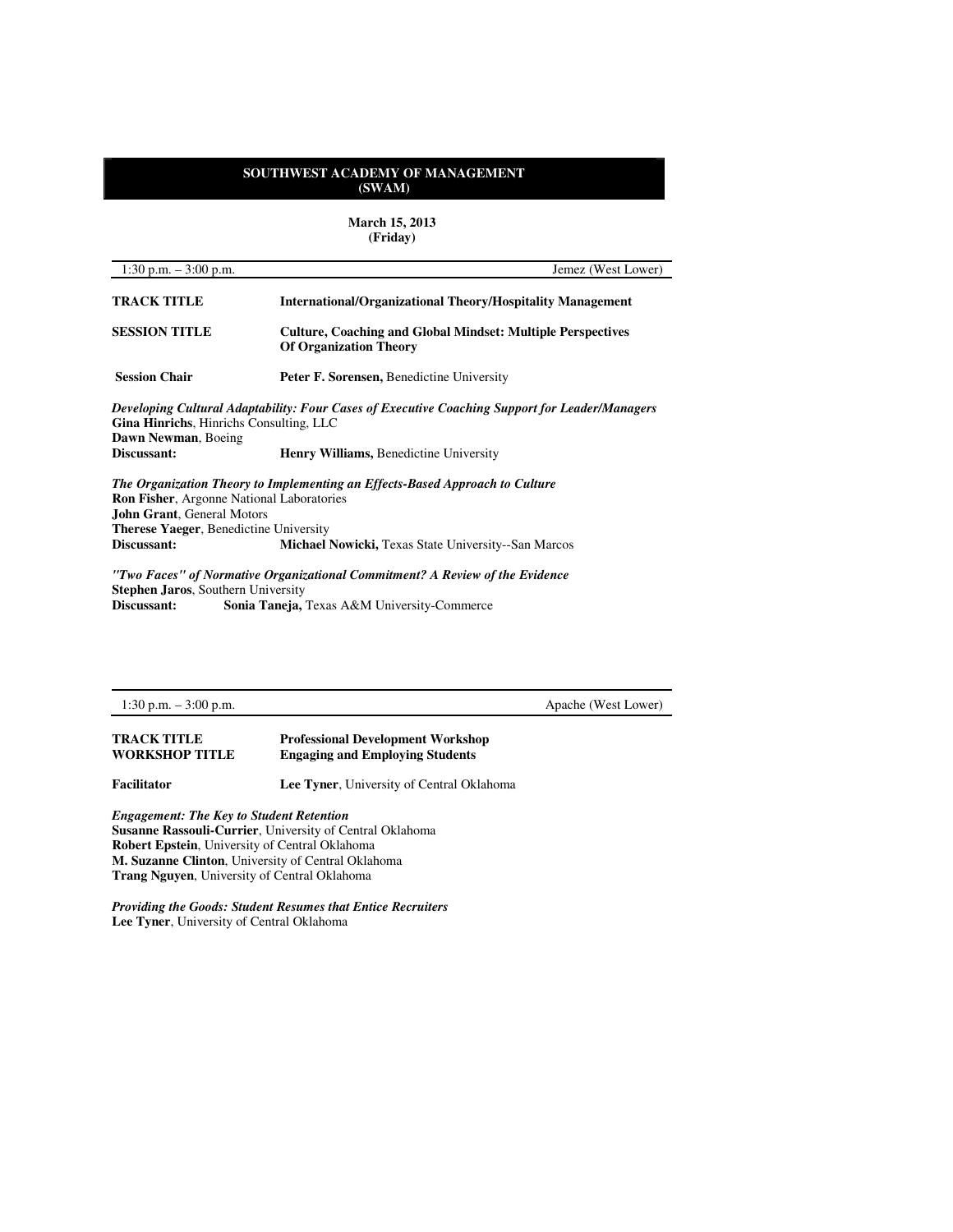**March 15, 2013 (Friday)** 

| 1:30 p.m. $-3:00$ p.m. | Acoma (West Lower)                                                                                                                                                                                                                                                                                 |
|------------------------|----------------------------------------------------------------------------------------------------------------------------------------------------------------------------------------------------------------------------------------------------------------------------------------------------|
| <b>TRACK TITLE</b>     | <b>Doctoral Consortium</b>                                                                                                                                                                                                                                                                         |
| <b>WORKSHOP TITLE</b>  | Networking, Job Hunting, & the First Job<br>(By Application or Invitation Only)                                                                                                                                                                                                                    |
| <b>Facilitator</b>     | <b>Janice A. Black, Coastal Carolina University</b><br><b>Past President, Southwest Academy of Management</b>                                                                                                                                                                                      |
| <b>Panelists</b>       | <b>Garry Adams, Auburn University</b><br><b>Dave Fass, Air Force Institute of Technology</b><br>Brent Kinghorn, Missouri State Universrity<br>Lori Paris, California State University Bakersfield<br><b>Frances Fabian, University of Memphis</b><br>Isaac Wannasika, University of North Colorado |

| $3:00$ p.m. $-$ | (West Upper) |
|-----------------|--------------|
| $3:30$ p.m.     | Ballroom C   |

# **FBD Coffee Break**

Please make plans to visit the exhibits for information on the latest books and newest educational technologies. Let our exhibitors know how much we appreciate their presence and continued support!

Great Door Prize Drawings take place at **3:15 p.m.** in the Exhibit Area. *Must be present to win.*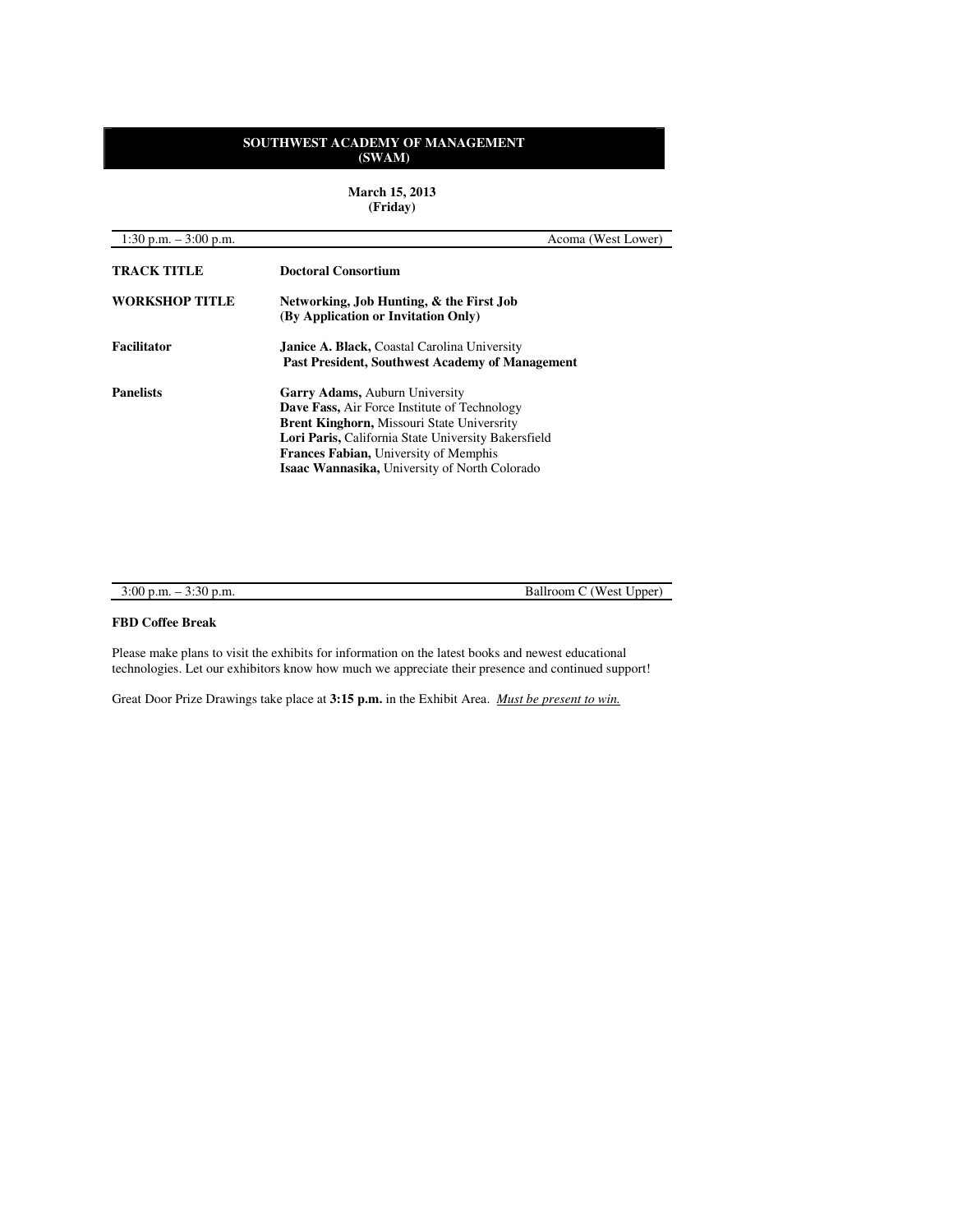| <b>March 15, 2013</b><br>(Friday)                                  |                                                                                                                                                                               |                                                                                      |
|--------------------------------------------------------------------|-------------------------------------------------------------------------------------------------------------------------------------------------------------------------------|--------------------------------------------------------------------------------------|
| $3:30$ p.m. $-5:00$ p.m.                                           |                                                                                                                                                                               | Cochiti (West Lower)                                                                 |
| <b>TRACK TITLE</b><br><b>SESSION TITLE</b>                         | <b>Developmental Papers</b><br><b>Refining the Contribution</b>                                                                                                               |                                                                                      |
|                                                                    |                                                                                                                                                                               | Entry only by invitation of the authors or mentors.                                  |
| <b>Facilitator</b>                                                 |                                                                                                                                                                               | <b>Randi L. Sims, Nova Southeastern University</b>                                   |
| of U.S. Electronics Companies<br>Nobuaki Namiki, Rikkyo University |                                                                                                                                                                               | The Performance Implications of Slack Reduction During the Great Recession: The Case |
| <b>Mentor:</b>                                                     | <b>Carolyn Ashe, University of Houston – Downtown</b>                                                                                                                         |                                                                                      |
| <b>Mentor:</b>                                                     | The Pre-career Employee: Make the Undecided Decide in Your Favor<br>Vallari Chandna, The University of North Texas<br><b>Robert Easley, University of Houston – Clearlake</b> |                                                                                      |
|                                                                    | <b>Family Firms: Poised for Diversification?</b>                                                                                                                              |                                                                                      |

**Drake Mullens**, Tarleton State University **Mentor:** Tony Vrba, Regis University

3:30 p.m. – 5:00 p.m.Jemez (West Lower)

**TRACK TITLE Human Resources/Careers/Gender & Diversity**<br> **SESSION TITLE Careers and the Role of Effective HRM Careers and the Role of Effective HRM** 

Session Chair: Veena P. Prabhu, California State University, Los Angeles

*The Dimensions of Social Entrepreneurship: A Definition Analysis*  Leilani Baumanis, Johnson & Wales University Barbara Dastoor, Nova Southeastern University<br>Discussant: Aneika L. Simmons, Sam Aneika L. Simmons, Sam Houston State University

*Career Future and Intent to Remain: Insight into the Mechanism in the Change Context*  **Veena P. Prabhu**, California State University, Los Angeles **Discussant: Nicholas Twigg**, Coastal Carolina University

*Investigating the Effects of Human Resource Flexibility on Firm's Performance: The Determinant Role of Human Resource Practice Flexibility*  **Bainan Zhang**, University of North Texas<br>Discussant: Larry Garner, FBD **Discussant: Larry Garner, FBD President,** Texas A&M – Central Texas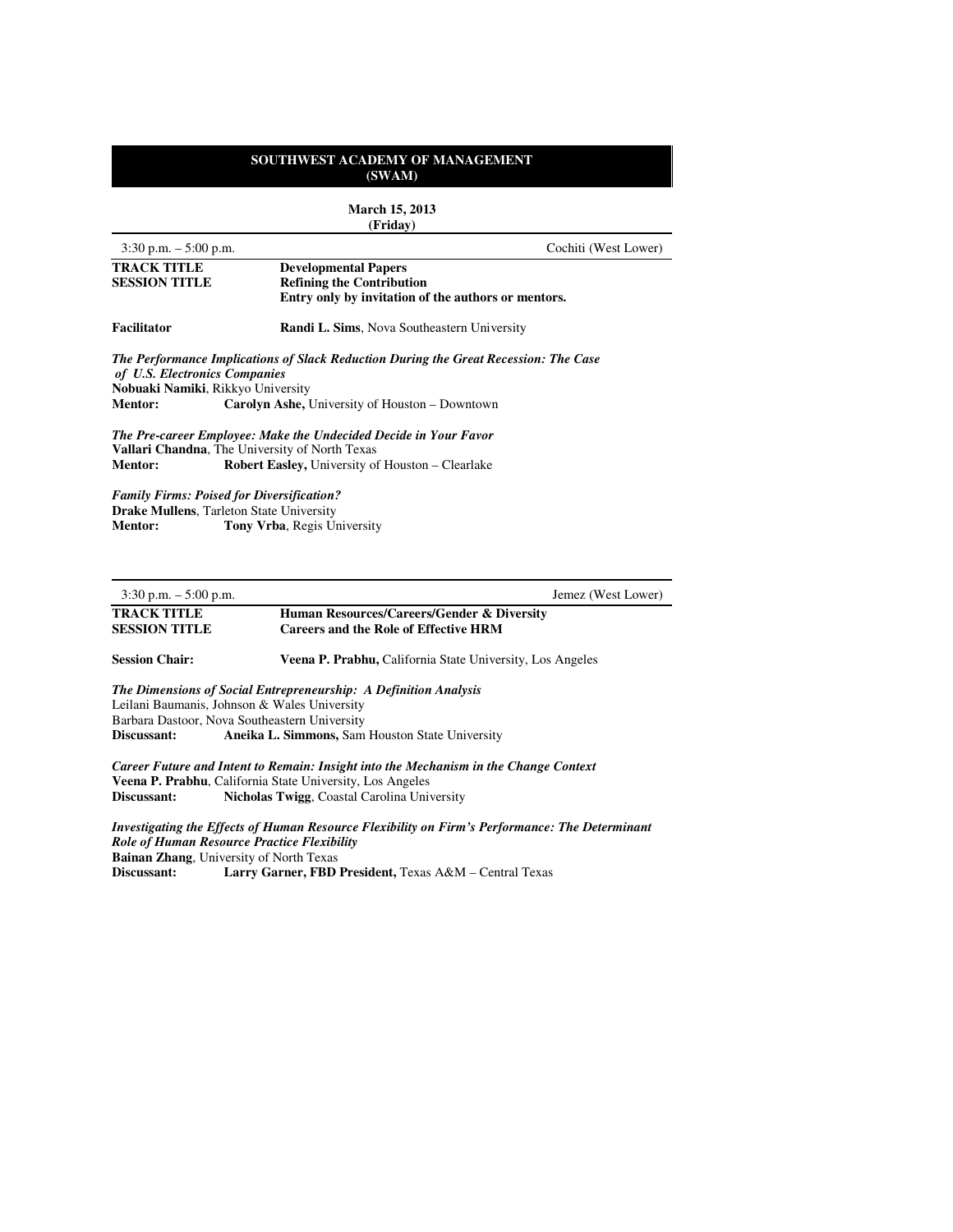**March 15, 2013 (Friday)** 

| $3:30$ p.m. $-5:00$ p.m.                    | Acoma (West Lower)                                                                                                                                                                                                                                                                                                                                |
|---------------------------------------------|---------------------------------------------------------------------------------------------------------------------------------------------------------------------------------------------------------------------------------------------------------------------------------------------------------------------------------------------------|
| <b>TRACK TITLE</b><br><b>WORKSHOP TITLE</b> | Doctoral Consortium<br>Research & Teaching & Service, Oh, My!<br>(By Application or Invitation Only)                                                                                                                                                                                                                                              |
| <b>Facilitator</b>                          | <b>Janice A. Black, Coastal Carolina University,</b><br><b>Past President of Southwest Academy of Management</b>                                                                                                                                                                                                                                  |
| <b>Panelists</b>                            | <b>Gregory Dess, University of Texas - Dallas</b><br><b>Frances Fabian, University of Memphis</b><br><b>Janie R. Gregg, University of West Alabama</b><br><b>Duane Ireland, Texas A &amp; M</b><br><b>J. Kay Keels, Coastal Carolina University</b><br><b>Steven Tallman, University of Richmond</b><br>Lee Tyner, University of Central Oklahoma |

| $3:30$ p.m. $-5:00$ p.m.                   | Apache (West Lower)                                                                                                                                                                                                                                                                                                 |
|--------------------------------------------|---------------------------------------------------------------------------------------------------------------------------------------------------------------------------------------------------------------------------------------------------------------------------------------------------------------------|
| <b>TRACK TITLE</b><br><b>SESSION TITLE</b> | <b>SPECIAL SESSION</b><br><b>Recognition of the SWAM 2013 Award Winners</b>                                                                                                                                                                                                                                         |
| <b>Presiding</b>                           | <b>Stephen V. Horner, Pittsburg State University</b><br><b>President Elect, Southwest Academy of Management</b>                                                                                                                                                                                                     |
| <b>Presenters</b>                          | Winner 2013 McGraw-Hill SWAM Distinguished Paper Award<br>Relationships between Justice, Organizational Citizenship Behavior, and Coping over Time<br><b>Juliana Lilly, Sam Houston State University</b><br>Kamphol Wipawayangkool, Sam Houston State University<br><b>Meghna Virick, San Jose State University</b> |
|                                            | <b>S. Gayle Baugh, University of West Florida</b><br>2012 SWAM Distinguished Educator                                                                                                                                                                                                                               |
| <b>BEST REVIEWER</b>                       | <b>Robert V. Randolph, Mississippi State University</b>                                                                                                                                                                                                                                                             |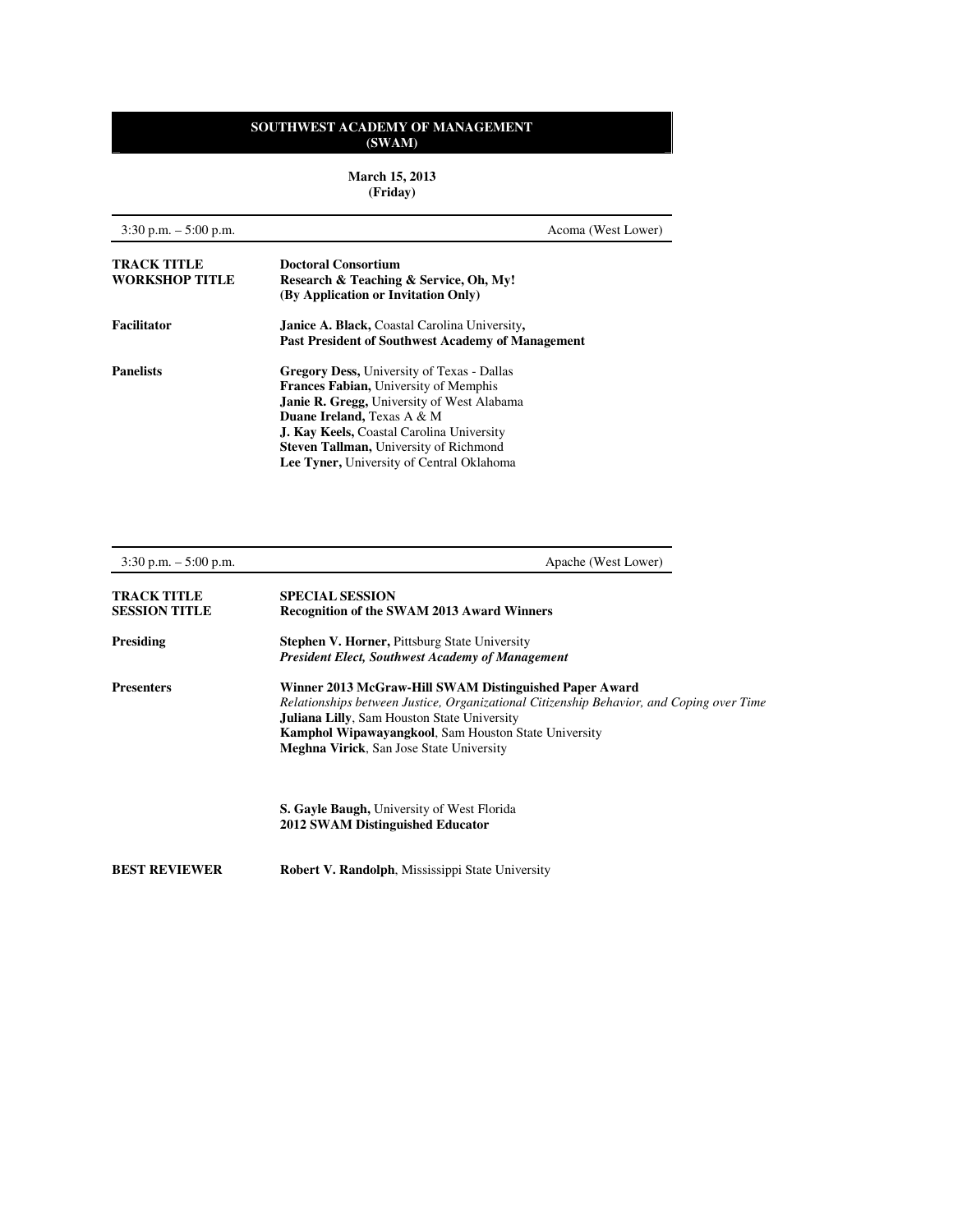**March 15, 2013 (Friday)** 

5:15 p.m. – 6:15 p.m. Cochiti (West Lower)

**SOUTHWEST ACADEMY OF MANAGEMENT ANNUAL BUSINESS MEETING** 

**Presiding Christine Miller, Tennessee Tech University**  *2012 President, Southwest Academy of Management*

**All members are encouraged to attend our annual business meeting. Each attendee receives one free- drink ticket, redeemable at the reception that follows. We look forward to seeing you there!** 

6:30 p.m. – 8:00 p.m. Ballroom B (West Upper0

**SOUTHWEST ACADEMY OF MANAGEMENT ANNUAL RECEPTION** 

**Unwind with friends and colleagues, over drinks and hors d'oeuvres. Redeem your free drink ticket from the business meeting. Additional beverages may be purchased at the cash bar.**